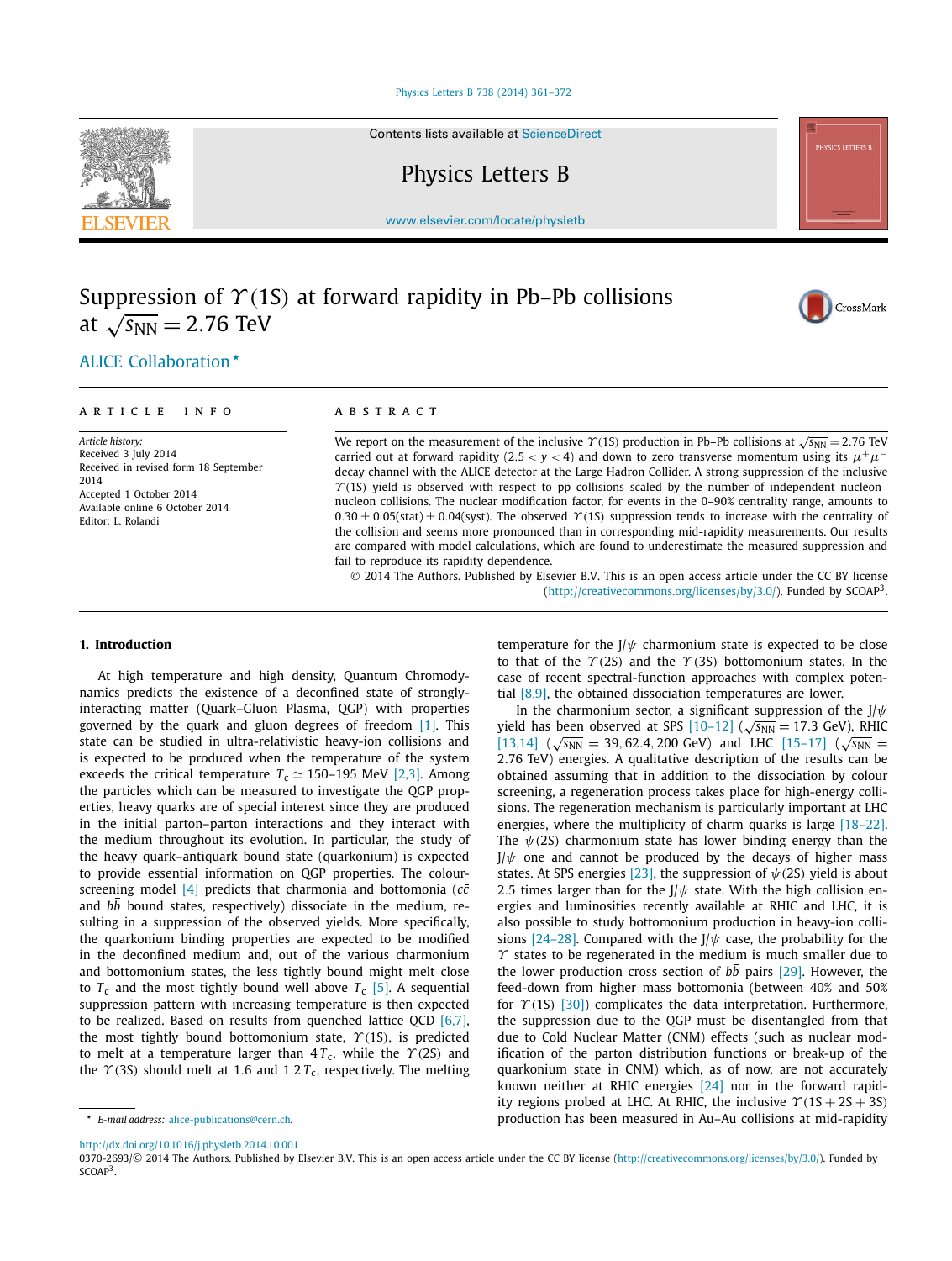by the STAR [\[24\]](#page-6-0) and PHENIX [\[25\]](#page-6-0) Collaborations. The observed suppression is consistent with the melting of the *Υ (*2S*)* and *Υ (*3S*)* states. At LHC, the CMS Collaboration has measured the midrapidity production of bottomonium states in Pb–Pb collisions. The *Υ (*1S*)* yield is suppressed by approximately a factor of two with respect to the expectation from pp collisions obtained by scaling of the hard process yield with the number of binary nucleon–nucleon collisions. Moreover, the *Υ (*2S*)* and the *Υ (*3S*)* are almost completely suppressed [\[26,27\].](#page-6-0)

In this Letter, we report on the inclusive *Υ (*1S*)* production at forward rapidity  $(2.5 < y < 4)$  and down to zero transverse momentum ( $p_T > 0$ ) in Pb–Pb collisions at  $\sqrt{s_{NN}} = 2.76$  TeV. The measurement was carried out in the  $\mu^+\mu^-$  decay channel with the ALICE detector. The yield of *Υ (*1S*)* in Pb–Pb collisions relative to pp, normalized to the number of nucleon–nucleon collisions at the same energy (nuclear modification factor,  $R_{AA}$ ) is reported in two centrality intervals and two rapidity intervals. The results are compared with CMS *Υ (*1S*)* mid-rapidity data [\[27\]](#page-6-0) and with model calculations [\[31,32\].](#page-6-0)

#### **2. Experimental apparatus and data sample**

The ALICE detector is described in detail in reference [\[33\].](#page-6-0) In this section, we briefly summarize the main features of the detectors used for this analysis. The muon spectrometer, covering a pseudo-rapidity range  $-4 < \eta_{\text{lab}} < -2.5$  in the laboratory frame,<sup>1</sup> consists primarily of a tracking apparatus composed of five stations of two planes of Cathode Pad Chambers (CPC) each, a dipole magnet delivering a 3 T·m integrated magnetic field used to bend the charged particles in the tracking system area and a triggering system including four planes of Resistive Plate Chambers (RPC). The detector incorporates a 10 interaction length front absorber used to filter the muons upstream of the tracking apparatus and a 7.2 interaction length iron wall located between the tracking and the triggering systems. The iron wall plays an important role in the muon identification, since it stops the light hadrons escaping from the front absorber and the low momentum background muons produced mainly in  $\pi$  and K decays.

The V0 detector [\[34\]](#page-6-0) consists of two scintillator arrays covering the full azimuth and the pseudo-rapidity ranges  $2.8 < \eta_{\text{lab}} < 5.1$ (V0-A) and −3*.*<sup>7</sup> *< η*lab *<* −1*.*7 (V0-C). Both scintillator arrays have an intrinsic time resolution better than 0.5 ns [\[34,35\]](#page-6-0) and their timing information was used for offline rejection of events produced by the interactions of the beam with residual gas (or beamgas interactions).

The Zero Degree Calorimeters (ZDC), which are located at 114 meters on each side of the ALICE interaction point, were used to reduce the beam-halo background by means of an offline timing cut [\[35\].](#page-6-0) Another cut on the energy deposited in the ZDC suppresses the background contribution from electromagnetic Pb–Pb interactions.

Finally, the Silicon Pixel Detector (SPD) is used to reconstruct the primary vertex. This detector consists of two cylindrical layers covering the full azimuth and the pseudo-rapidity ranges |*η*| *<* <sup>2</sup>*.*<sup>0</sup> and  $|\eta|$  < 1.4 for the inner and outer layer, respectively.

The Minimum-Bias (MB) trigger is defined as the coincidence of a signal in the two V0 arrays. The efficiency of such a trigger for selecting inelastic Pb–Pb interactions is larger than 95% [\[36\].](#page-6-0) In order to enrich the data sample with dimuons, the trigger used in this analysis requires the detection of an opposite-sign muon pair in the triggering system in coincidence with the MB condition. The muon trigger system selects tracks having a transverse momentum,  $p_T^{\mu}$ , larger than 1 GeV/*c*. This threshold is not sharp and the quoted value corresponds to a 50% trigger probability on a muon candidate. Events were classified according to their degree of centrality, which is calculated through the study of the V0 signal amplitude distribution [\[37\].](#page-6-0) This analysis was carried out for the events corresponding to the most central 90% of the inelastic Pb–Pb cross section. In this centrality range, the efficiency of the MB trigger for selecting inelastic Pb–Pb interactions is 100% and the contamination from electromagnetic processes is negligible. The analyzed data sample corresponds to an integrated luminos-<br>ity *L*<sub>int</sub> = 68.8 ± 0.9(stat)<sup>+6.0</sup>(syst) μb<sup>−1</sup> [\[38\].](#page-6-0)

#### **3. Data analysis**

Several steps are necessary to estimate the *Υ (*1S*)* nuclear modification factor. They are described in the following section. Additional details on the analysis can be found in [\[28\].](#page-6-0)

Muon track candidates were reconstructed starting from the hits in the tracking chambers  $[39]$ . Each reconstructed track was then required to match a track segment in the trigger chambers (trigger tracklet) and to have a transverse momentum  $p_T^{\mu}$ 2 GeV*/c*. The latter requirement helps in reducing the contribution of soft muons from  $\pi$ /K decays without affecting muons from *Υ (*1S*)* decays. A further selection was applied by requiring the muon tracks to exit the front absorber at a radial distance from the beam axis,  $R_{\text{abs}}$ , in the range  $17.6 < R_{\text{abs}} < 89.5$  cm. This selection rejects tracks crossing the region of the absorber with the material of highest density, where multiple-scattering and energyloss effects are large and affect the mass resolution. Finally, each track was required to point to the interaction vertex in order to reject the contributions from fake tracks and beam-gas interactions. Tracks were then combined to form opposite-sign muon pairs and a  $2.5 < y < 4$  cut on the pair rapidity was introduced to remove dimuons at the edge of the acceptance.

The raw number of *Υ (*1S*)* was obtained by means of a fit to the dimuon invariant mass distributions with the combination of several functions (see [Fig. 1\)](#page-2-0). The background was parametrized as the sum of two exponential functions with all parameters let free. Such functions reproduce well the data on the large invariant mass range of our fits, 5–18 GeV/ $c^2$ . Monte Carlo simulations show that each *Υ* resonance shape is well described by an extended Crystal Ball (CB) function  $[40]$  made of a Gaussian core and a power-law tail on both sides. The low invariant mass tail is due to non-Gaussian multiple scattering in the front absorber, while the high invariant mass one is due to alignment and calibration biases. In the fit, the position and the width of the *Υ (*1S*)* peak were left free, as they can be constrained by the data themselves. The position of the *Υ (*2S*)* and *Υ (*3S*)* peaks were fixed to that of the *Υ (*1S*)* according to the PDG  $[41]$  mass difference, while their widths were forced to scale proportionally to that of the *Υ (*1S*)* according to the ratio of the resonance masses. This scaling was verified to be fulfilled in MC simulations. The CB tails are poorly constrained by the data and were fixed using MC simulations. Fits were performed on the *y*-integrated, 0–90% centrality distribution, as well as for two centrality intervals, 0–20% (central collisions) and 20–90% (semiperipheral collisions), or two rapidity ranges,  $2.5 < y < 3.2$  and  $3.2 < y < 4$ . The tail parameters depend on rapidity but remain constant with respect to centrality. For each of the mentioned intervals, the significance (S/ $\sqrt{S+B}$ ), evaluated on a range centered on the  $\gamma$ (1S) peak position and ranging between  $\pm$ 3 times its width, is larger than five and the signal-to-background ratio larger than one. In the case of the *Υ (*2S*)* and *Υ (*3S*)*, the significance and the signal-to-background ratio are too low to separate the signal

 $1$  In the ALICE reference frame, the positive z-direction is along the counter clockwise beam direction. Thus, the muon spectrometer covers a negative pseudorapidity (*η*lab) range and a negative *y* range. In this Letter the results are presented with a positive *y* notation keeping the *η*lab values signed.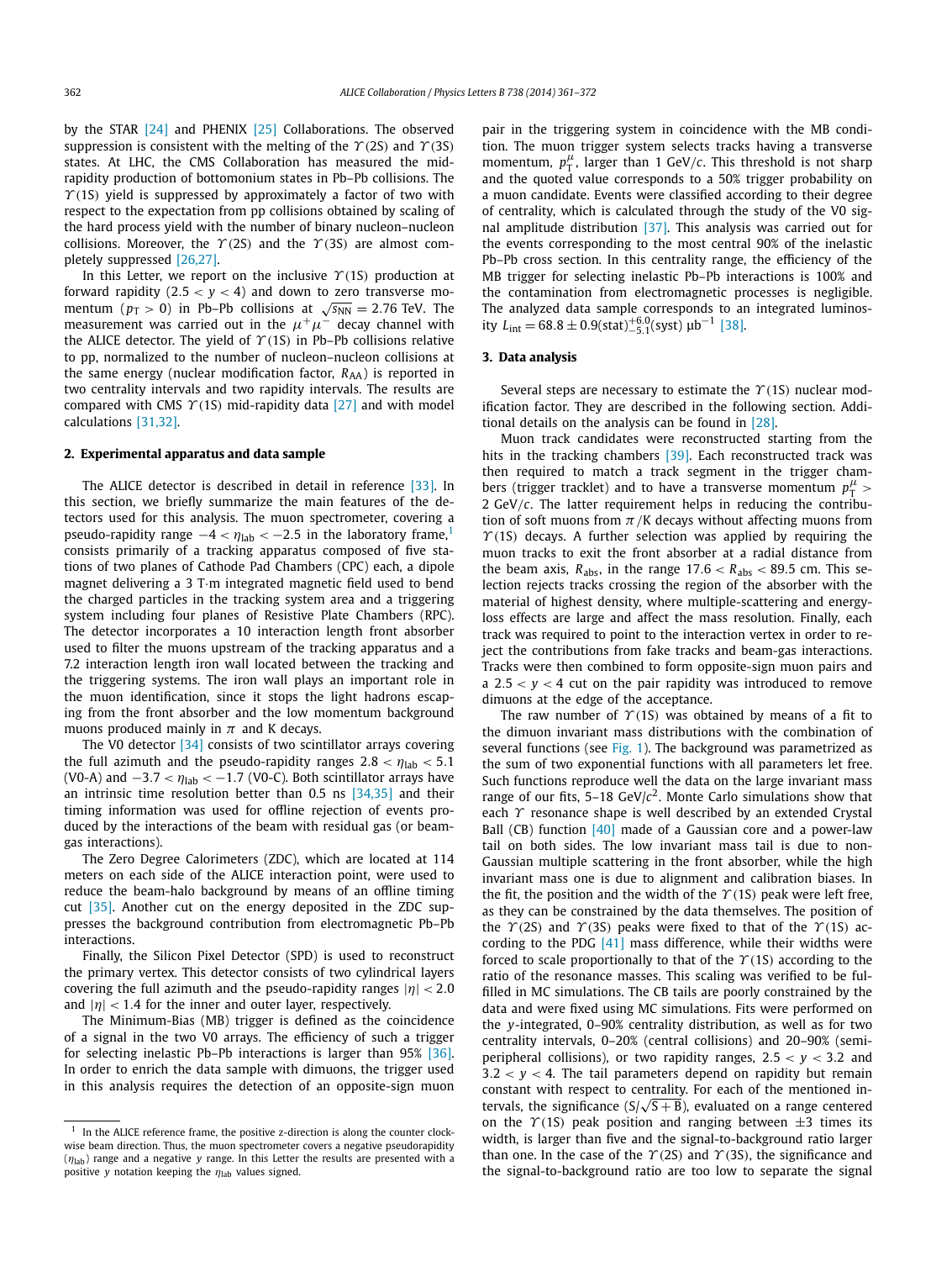<span id="page-2-0"></span>

**Fig. 1.** Invariant mass distribution of opposite-sign dimuons with  $p_T > 0$  for the different centrality and rapidity intervals considered in the analysis (see text for details). The solid blue line represents the total fit function (sum of two exponential and three extended Crystal Ball functions) and the dashed red line is the *Υ(*1S*)* signal component only. The green dotted line and the magenta dashed–dotted line represent the *Υ(*2S*)* and the *Υ (*3S*)* peaks, respectively.

from the underlying background. The *Υ (*1S*)* mass, as extracted from the fit, is consistent with the resonance mass value from the PDG [\[41\].](#page-6-0) Depending on the considered rapidity range, its width ranges from (107  $\pm$  25) MeV/ $c^2$  to (159  $\pm$  40) MeV/ $c^2$  and is consistent with the results from MC simulations.

In order to estimate the systematic uncertainties on the signal extraction, the fits were performed over several invariant mass ranges and a sum of two power-law functions was used as an alternative parametrization of the background. Concerning the resonance peaks, alternative choices were made for the values of the fit parameters that were kept fixed in the default procedure outlined above. First, the width and the position of the *Υ (*2S*)* and *Υ (*3S*)* were varied by an amount corresponding to the size of the uncertainties on the corresponding fit parameters for the *Υ (*1S*)*. Then, the CB tail parameters were varied according to the uncertainties in their determination from fits of the MC signal distributions. For each source of systematic uncertainty (background parametrization, fixed widths and positions as well as tail parameters), the Root Mean Square (RMS) of the distribution of signal counts obtained with the different fits was estimated and the corresponding relative uncertainties were summed in quadrature.

With these prescriptions the number of *Υ (*1S*)* counts is 134 ± 20(stat)  $\pm$  7(syst) in the rapidity range 2.5  $\lt$  y  $\lt$  4 and 0-90% centrality. Depending on centrality and rapidity, the systematic uncertainties range between 5% and 10%. They are almost constant with centrality and reach a maximum in the  $3.2 < y < 4$  rapidity interval.

The measured number of *Υ (*1S*)* was corrected for the detector acceptance and efficiency  $(A \times \varepsilon)$  estimated by means of an Embedding Monte Carlo (EMC) method. The MC hits of muons from *Υ (*1S*)* decays were embedded into MB events at the raw-data level. The standard reconstruction algorithm [\[39\]](#page-6-0) was then applied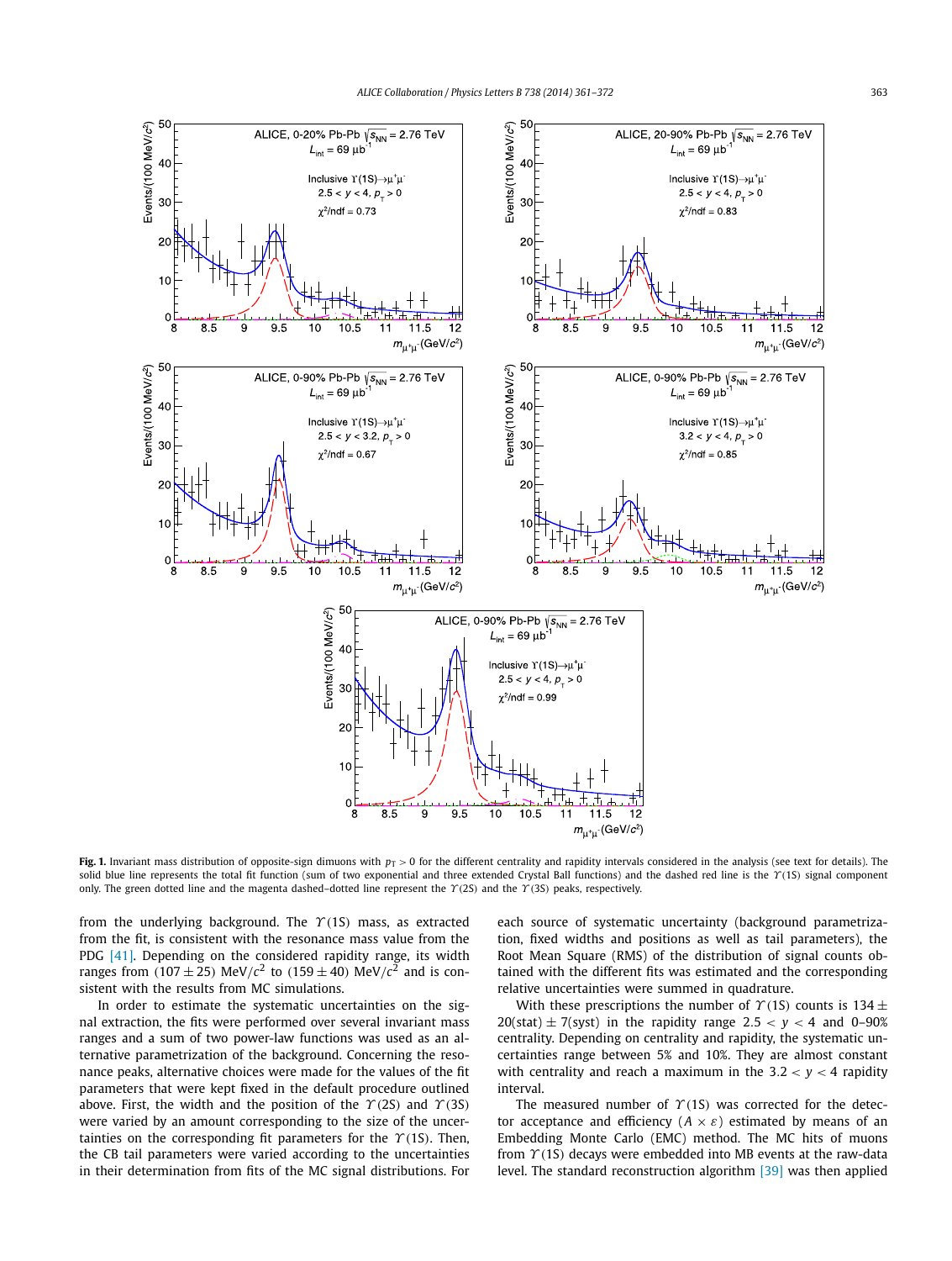to these events. This method reproduces the detector response to the signal in a highly realistic background environment and accounts for possible variations of the reconstruction efficiency with the collision centrality. The  $p_T$  and *y* distributions of the generated *Υ (*1S*)* were obtained from existing pp measurements [\[42–44\]](#page-6-0) using the extrapolation procedure described in [\[45\].](#page-6-0) EKS98 nuclear shadowing calculations [\[46\]](#page-6-0) were used to include an estimate of CNM effects. Since available data favor a small or null polarization for *Υ (*1S*)* [\[47–49\],](#page-6-0) an unpolarized production was assumed (in both pp and Pb–Pb collisions). The variations of the performance of the tracking and triggering systems throughout the data-taking period as well as the residual misalignment of the tracking chambers were taken into account in the EMC.

Four contributions enter the systematic uncertainty on  $A \times \varepsilon$ : (i) the input  $\Upsilon$  (1S)  $p_T$  and *y* distributions for EMC, (ii) the tracking efficiency, (iii) the trigger efficiency and (iv) the matching of trigger tracklets with tracks in the tracking system. Type (i) uncertainties correspond to the maximum difference between *<sup>A</sup>* × *ε* evaluated by using the default input parametrizations and those obtained by using parametrizations corresponding to pp and Pb– Pb collisions at different energies and centralities. The tracking and trigger efficiencies determined from data [\[39\]](#page-6-0) and from MC simulations were compared to evaluate type (ii) and (iii) contributions. For the type (iv) systematic uncertainties, the estimate was performed by varying by a similar amount, in both MC and real data, the value of the  $\chi^2$  cut of the matching probability between reconstructed tracks in the tracking system and trigger tracklets. The comparison of the results of the two approaches provides the uncertainty.

For  $\Upsilon$  (1S) produced in 2.5  $\lt y \lt 4$  with  $p_T > 0$ , the value of  $A \times \varepsilon$  is  $0.226 \pm 0.025$ (syst) in semi-peripheral collisions and decreases to  $0.216 \pm 0.024$  (syst) in central collisions. For the centrality-integrated sample the value of  $A \times \varepsilon$  is 0.219  $\pm$ 0*.*024(syst). Depending on centrality and rapidity, the systematic uncertainties range between 11% and 12%.

The raw number of *Υ (*1S*)*, *N*[*Υ (*1S*)*], was corrected for the acceptance and efficiency,  $(A \times \varepsilon)$ , and for the branching ratio of the dimuon decay channel,  $BR_{\gamma(1S)\to\mu^+\mu^-} = 0.0248 \pm 0.0005$  [\[41\].](#page-6-0) The yield,  $Y_{\Upsilon(1S)}$ , was then obtained by normalizing the result to the equivalent number of MB events, N<sub>MB</sub>, via

$$
Y_{\Upsilon(1S)} = \frac{N[\Upsilon(1S)]}{(A \times \varepsilon) \times BR_{\Upsilon(1S) \to \mu^+ \mu^-} \times N_{MB}}.
$$
 (1)

Since the analysis is based on a dimuon trigger sample, the equivalent number of MB events was obtained by multiplying the number of triggered events by an enhancement factor, *F*, which corresponds to the inverse of the probability of having the dimuon trigger condition verified in an MB event. The *F* factor averaged over the data-taking period is  $F = 27.5 \pm 1.0$  (syst), where the systematic uncertainty reflects the spread of its values observed in the different periods of data taking. Within the rapidity interval 2.5 *< y <* 4, the  $\Upsilon$  (1S) yield is  $Y_{\Upsilon(1S)} = (5.2 \pm 0.8 \text{ (stat)} \pm 0.01)$  $(0.7(syst)) \times 10^{-5}$ . The values of the yields in the other centrality and rapidity ranges considered in the analysis are given in Table 1.

The medium effects on the yields can be quantified by means of the nuclear modification factor

$$
R_{AA} = \frac{Y_{\Upsilon(1S)}}{\langle T_{AA} \rangle \times \sigma_{\Upsilon(1S)}^{\text{pp}}},\tag{2}
$$

where  $\langle T_{AA} \rangle$  is the average nuclear overlap function, which can be interpreted as the average number of nucleon–nucleon binary collisions normalized to the inelastic nucleon–nucleon cross section, and  $\sigma_{\gamma(1S)}^{\text{pp}}$  is the  $\gamma(1S)$  production cross section in pp collisions at  $\sqrt{s}$  = 2.76 TeV.

#### **Table 1**

Yields for the different centrality and rapidity intervals considered in the analysis. Statistical uncertainties are referred to as stat, uncorrelated systematic uncertainties as uncorr and correlated systematic uncertainties as corr. When results are integrated on rapidity (centrality), the degree of correlation is mentioned with respect to centrality (rapidity).

| Centrality | Rapidity      | (Yield $\pm$ stat $\pm$ uncorr $\pm$ corr) $\times$ 10 <sup>5</sup> |
|------------|---------------|---------------------------------------------------------------------|
| $0 - 20%$  | 2.5 < y < 4   | $11.3 + 2.5 + 0.7 + 1.3$                                            |
| 20-90%     | 2.5 < y < 4   | $3.2 + 0.6 + 0.2 + 0.4$                                             |
| $0 - 90%$  | 2.5 < y < 3.2 | $3.2 + 0.6 + 0.4 + 0.1$                                             |
| $0 - 90%$  | 3.2 < v < 4   | $1.9 + 0.4 + 0.3 + 0.1$                                             |

#### **Table 2**

Correspondence between the centrality class, the average number of participant nucleons  $\langle N_{\text{part}}\rangle$ , the average number of participant nucleons weighted by the number of binary nucleon-nucleon collisions  $\langle N_{\text{part}}^{\text{w}} \rangle$ , and the average nuclear overlap function  $\langle T_{AA} \rangle$ . The values are obtained as described in [\[36\].](#page-6-0)

| Centrality             | $\langle N_{\rm{part}} \rangle$ | $\langle N^{\rm W}_{\rm{part}} \rangle$ | $\langle T_{AA} \rangle$ (mb <sup>-1</sup> ) |
|------------------------|---------------------------------|-----------------------------------------|----------------------------------------------|
| $0 - 90%$<br>$0 - 20%$ | $124 + 2$<br>$308 + 5$          | $262 + 4$<br>$323 + 5$                  | $6.3 + 0.2$<br>$18.9 + 0.6$                  |
| 20-90%                 | $72 + 3$                        | $140 + 6$                               | $2.7 + 0.1$                                  |

The number of participant nucleons,  $\langle N_{\text{part}} \rangle$ , and the  $\langle T_{AA} \rangle$  corresponding to each centrality class used in this analysis were obtained from a Glauber model calculation [\[36\].](#page-6-0) Table 2 shows the correspondence between the centrality class,  $\langle N_{\text{part}} \rangle$  and  $\langle T_{\text{AA}} \rangle$ . The average number of participant nucleons weighted by the number of binary nucleon-nucleon collisions,  $\langle N_{\text{part}}^{\text{w}} \rangle$ , is also shown. The weighted average was calculated for each centrality class according to the values reported in  $[36]$  for narrow intervals. The  $\langle N_{\text{part}}^{\text{w}} \rangle$  quantity represents a more precise evaluation of the average centrality for a given interval, since the *Υ (*1S*)* production is a hard process and its initial yield scales with the number of binary nucleon–nucleon collisions, in the absence of initial-state effects.

Due to the limited number of events collected in pp collisions at  $\sqrt{s}$  = 2.76 TeV, we cannot measure  $\sigma_{\gamma(1S)}^{\text{pp}}$ . Instead, the LHCb data [\[50\]](#page-6-0) are used for the  $R_{AA}$  estimate.<sup>2</sup> LHCb quotes  $\sigma_{\gamma(1S)}^{\text{pp}} \times \text{BR}_{\gamma(1S) \to \mu^+ \mu^-} = 0.670 \pm 0.025 \text{(stat)} \pm 0.026 \text{(syst)}$  nb in the  $2.5 < y < 4$  rapidity range. For the rapidity intervals studied in this analysis  $(2.5 < y < 3.2$  and  $3.2 < y < 4)$  there is no exact matching with the rapidity ranges provided by LHCb. Therefore, a rapidity interpolation was performed to provide the values corresponding to our intervals. The LHCb data, with the statistical and uncorrelated systematic uncertainties summed in quadrature, were fitted with Gaussian or even-degree polynomial functions. The functions were then integrated over the required rapidity region and, for each range, the *Υ (*1S*)* pp cross section result is the average of the values obtained with the various fitting functions. The associated uncorrelated systematic uncertainty is obtained summing in quadrature the largest fit uncertainty and the half spread of the results obtained with the different fitting functions. The correlated systematic uncertainty associated to the LHCb values is taken as a further correlated contribution to the uncertainty of our interpolation result. More details on the pp reference are given in [\[28\].](#page-6-0)

The relative systematic uncertainties on each quantity entering the  $R_{AA}$  calculation are listed in [Table 3.](#page-4-0)

<sup>2</sup> When ALICE preliminary results were released, the LHCb data were not yet available and  $\sigma_{T(1S)}^{\text{pp}}$  was estimated using a data-driven method as explained in [\[28\].](#page-6-0)<br>Depending on the rapidity interval, the pp reference obtained with this approach and the LHCb data [\[50\]](#page-6-0) differ by 30–35%. Taking into account uncertainties, it implies a change on the modification factor by 1.3 to 2.2 $\sigma$ , depending on rapidity.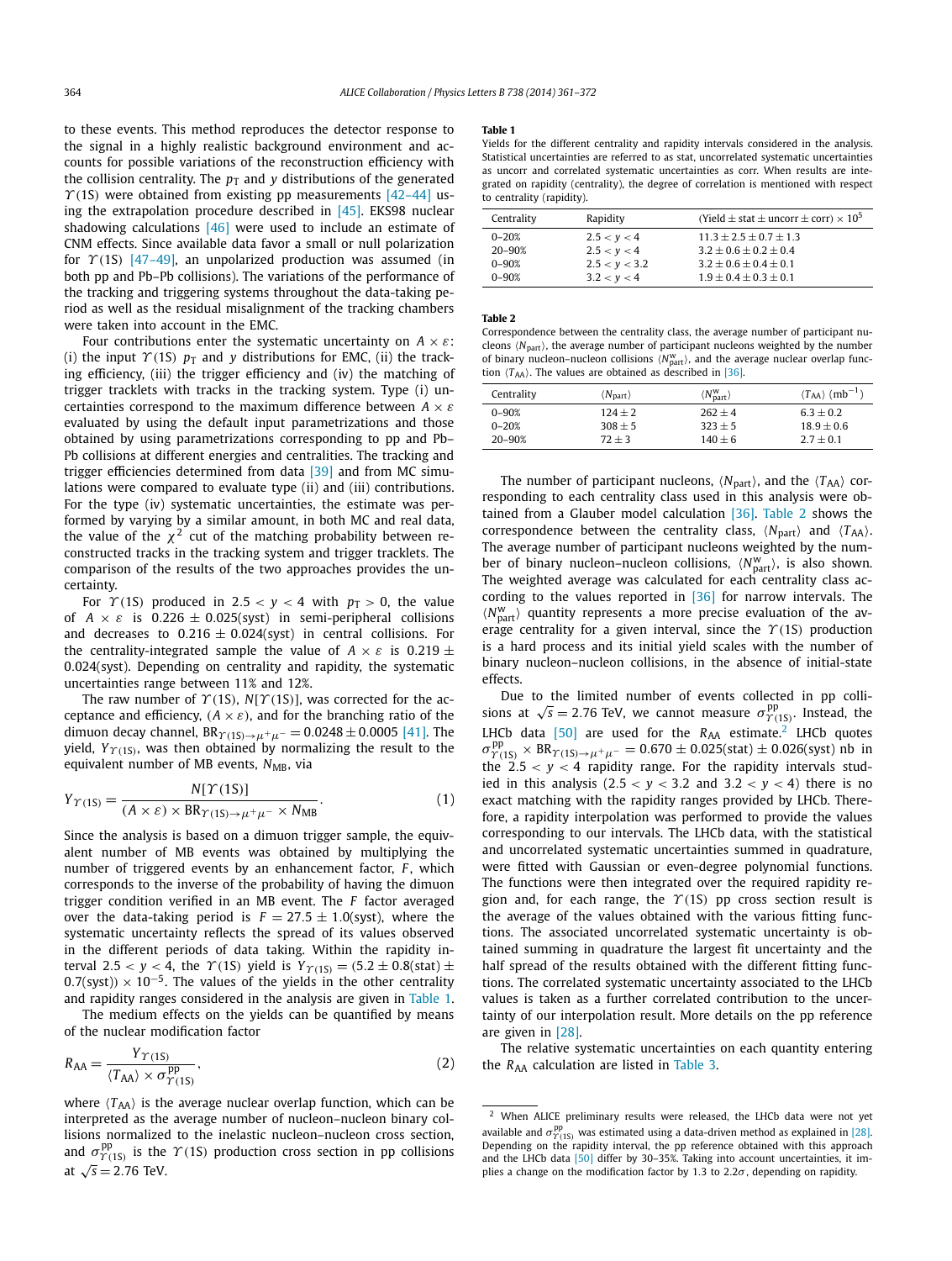#### <span id="page-4-0"></span>**Table 3**

Summary of the relative systematic uncertainties on each quantity entering the *R*<sub>AA</sub> calculation for centrality and rapidity ranges. The type I (II) stands for correlated (uncorrelated) uncertainties. When two values are given for type II uncertainties, the first value is given for the  $0-20\%$  ( $2.5 < y < 3.2$ ) centrality (rapidity) interval, the second one for the  $20-90\%$  ( $3.2 < y < 4$ ) interval. The values of systematic uncertainties for the  $R_{AA}$  integrated over 0–90% in centrality and 2.5  $< y < 4$  in rapidity are quoted in the last column.

| Source                                                           | Centrality   | Rapidity               | Integrated |
|------------------------------------------------------------------|--------------|------------------------|------------|
| Signal extraction                                                | $5-6\%$ (II) | $5-10\%$ (II)          | 5%         |
| Input EMC distributions                                          | 4% (I)       | $5-7\%$ (II)           | 4%         |
| Tracking efficiency                                              | $10\%$ (I)   | $9-11\%$ (II)          | 10%        |
| Trigger efficiency                                               | $2\%$ (I)    | $2\%$ (II)             | 2%         |
| Matching efficiency                                              | $1\%$ (I)    | $1\%$ (II)             | 1%         |
| $\langle T_{AA} \rangle$                                         | $3-4\%$ (II) | $3\%$ (I)              | 3%         |
| $N_{MB}$                                                         | 4% (I)       | $4\%$ (I)              | 4%         |
| $BR_{\Upsilon(1S)\to\mu^+\mu^-}\times\sigma_{\Upsilon(1S)}^{pp}$ | 4% (I)       | $4-7\%$ (II) $4\%$ (I) | 4%         |

#### **Table 4**

Values of the *R*AA measured in the centrality and rapidity ranges considered in this analysis. Statistical uncertainties are referred to as stat, uncorrelated systematic uncertainties are referred to as uncorr and correlated systematic uncertainties are referred to as corr.

| Centrality | Rapidity      | $R_{AA} \pm$ stat $\pm$ uncorr $\pm$ corr |
|------------|---------------|-------------------------------------------|
| $0 - 20%$  | 2.5 < v < 4   | $0.22 + 0.05 + 0.02 + 0.03$               |
| 20-90%     | 2.5 < v < 4   | $0.44 + 0.09 + 0.03 + 0.05$               |
| $0 - 90%$  | 2.5 < y < 3.2 | $0.30 + 0.05 + 0.04 + 0.02$               |
| $0 - 90%$  | 3.2 < v < 4   | $0.29 + 0.07 + 0.05 + 0.02$               |



**Fig. 2.** Inclusive *Υ (*1S*)R*AA as a function of the average number of participant nucleons. ALICE data refer to the rapidity range  $2.5 < y < 4$  and are shown together with CMS [\[27\]](#page-6-0) data which are reported in |*y*| *<* 2*.*4. The vertical bars represent the statistical uncertainties and the boxes the point-to-point uncorrelated systematic uncertainties. The relative correlated uncertainties (12% for ALICE and 14% for CMS) are shown as a box at unity. The point-to-point horizontal error bars correspond to the RMS of the *N*part distribution.

### **4. Results**

The  $p_T$ -integrated nuclear modification factor measured in the rapidity interval  $2.5 < y < 4$  is  $0.30 \pm 0.05$ (stat) $\pm 0.04$ (syst) for the 0–90% centrality range and indicates a strong suppression of the inclusive *Υ (*1S*)* production. The numerical values of the nuclear modification factor for the other centrality and rapidity intervals considered in the analysis are given in Table 4.

In Fig. 2, the  $R_{AA}$  is shown as a function of  $\langle N_{part} \rangle$ . Since our centrality intervals are large, a horizontal error bar was assigned point-to-point. It corresponds to the RMS of the *N*part distribution [\[36\].](#page-6-0) The observed suppression tends to be more pronounced in central (0–20%) than in semi-peripheral (20–90%) collisions. The CMS [\[27\]](#page-6-0) data in  $|y| < 2.4$  are shown in the same figure. In central collisions, the suppression seems stronger at forward rapidity



**Fig. 3.** Inclusive  $\Upsilon$  (1S)  $R_{AA}$  as a function of  $\langle N_{part} \rangle$ , compared with calculations from a transport [\[31\]](#page-6-0) (top) and a dynamical [\[32\]](#page-6-0) (bottom) model (see text for details). The same conventions as in Fig. 2 are used to show the uncertainties.

than at mid-rapidity. In semi-peripheral collisions, a similar effect might be present with a smaller significance.

In Fig. 3, the ALICE results are compared with the calculations from a transport [\[29,31\]](#page-6-0) (top) and a dynamical [\[32\]](#page-6-0) (bottom) model. The transport model [\[31\]](#page-6-0) employs a kinetic rate-equation approach in an evolving QGP and includes both suppression and regeneration effects. In the model [\[31\],](#page-6-0) CNM effects were calculated by varying an effective absorption cross section between 0 and 2 mb, resulting in an uncertainty band used to represent the *R*<sub>AA</sub>. The transport model clearly underestimates the observed suppression, even if the shape of the centrality dependence is fairly reproduced. The dynamical model [\[32\]](#page-6-0) does not include CNM or regeneration effects. The calculation of the bottomonium suppression is based on a complex-potential approach in an evolving QGP described with a hydrodynamical model. It is assumed that the initial temperature profile in rapidity is a boost-invariant plateau, as inferred from the Bjorken picture [\[51\]](#page-6-0) of heavy-ion collisions. The results obtained with a Gaussian profile corresponding to the Landau picture [\[52\]](#page-6-0) are also shown. Three values of plasma shear viscosity to entropy density ratio (4*πη/*s) are used in the calculations, including the limiting case where  $4\pi \eta/s = 1$ . The model calculations underestimate the measured suppression, independently of the temperature profiles and the model parameter assumptions adopted. The result calculated with  $4\pi \eta/s = 1$  in the Bjorken scenario shows the largest suppression and fairly reproduces the shape of the data. It has to be noted that the comparison between the *R<sub>AA</sub>* values and theoretical predictions depends on whether the results are shown as a function of  $\langle N_{\text{part}} \rangle$  or  $\langle N_{\text{part}}^{\text{w}} \rangle$ . In particular, if  $\langle N_{\text{part}}^{\text{w}} \rangle$  is adopted, the semi-peripheral  $R_{AA}$  data point is fairly described by both the transport and the dynamical models.

The rapidity dependence of the inclusive  $\Upsilon$  (1S) *R*<sub>AA</sub>, integrated over centrality (0–90%) for  $p_T > 0$ , is presented in [Fig. 4.](#page-5-0) The ALICE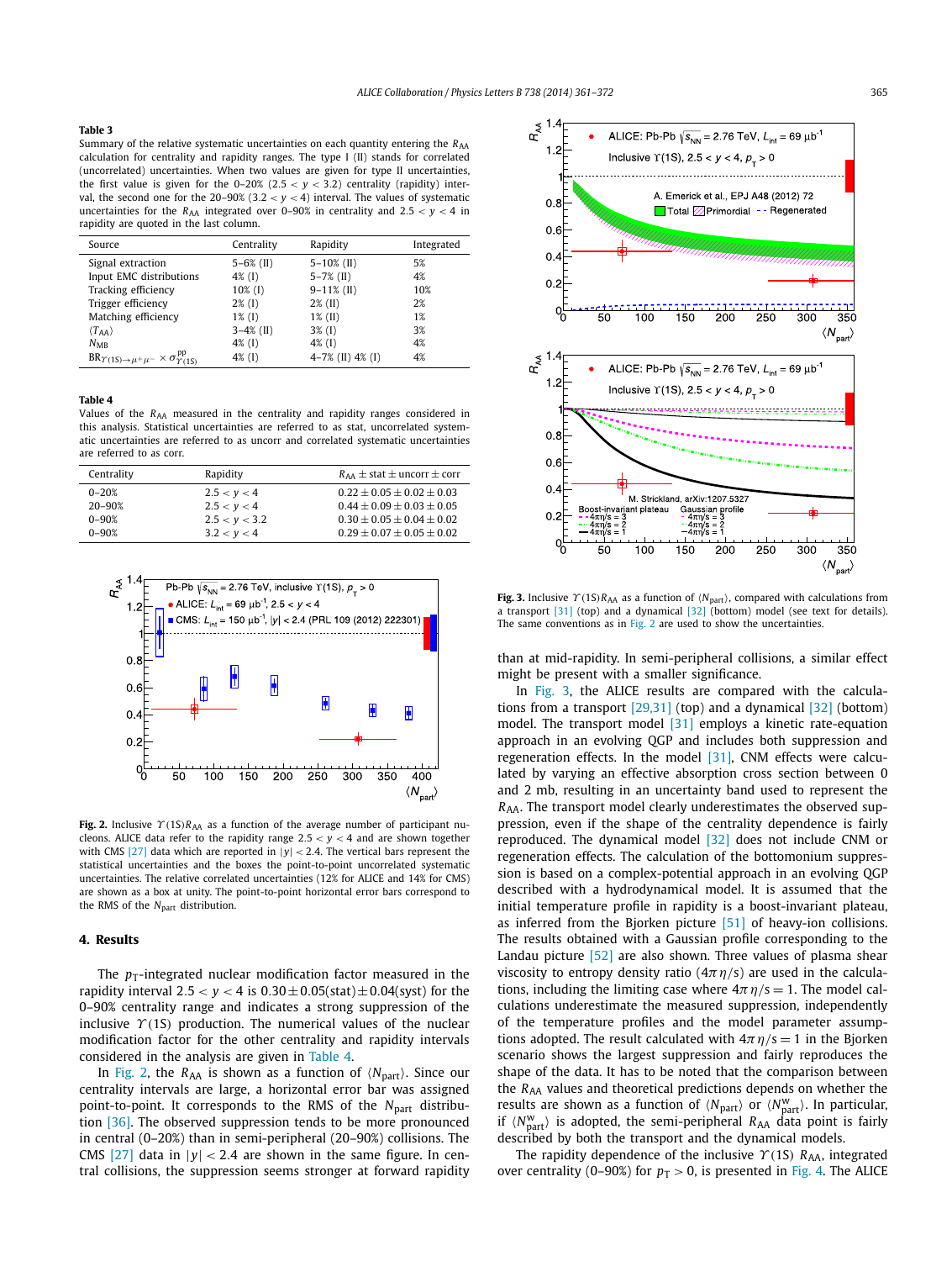<span id="page-5-0"></span>

**Fig. 4.** Inclusive *Υ (*1S*)R*AA as a function of rapidity measured in Pb–Pb collisions at  $\sqrt{s_{NN}}$  = 2.76 TeV by ALICE in 2.5 < *y* < 4 and CMS [\[27\]](#page-6-0) in  $|y|$  < 2.4, compared with the calculations from a transport [\[29,31\]](#page-6-0) (top) and a dynamical [\[32\]](#page-6-0) (bottom) model (see text for details). Open points are reflected with respect to the measured ones and the same conventions as in [Fig. 2](#page-4-0) are used to show the uncertainties. The relative correlated uncertainty on the ALICE measurement is 7% (and is shown as a box at unity).

results are compared with those of CMS [\[27\]](#page-6-0) (|*y*| *<* 2*.*4). The observed suppression seems stronger at forward than at mid-rapidity.

The predictions of the transport model [\[29,31\]](#page-6-0) are also shown in Fig. 4 (top). The model predicts a nearly constant  $R_{AA}$  as a function of the rapidity which is in disagreement with CMS and ALICE data. In Fig. 4 (bottom), the data are compared with the calculations of the dynamical model [\[32\].](#page-6-0) All parameter sets used in the model calculations predict a rapidity dependence which is the opposite of the measured one.

In both the transport and the dynamical models, the inclusive *Υ (*1S*)* suppression is largely due to the in-medium dissociation of higher mass bottomonia. The even larger suppression observed in the ALICE data might then point to a significant dissociation of direct *Υ (*1S*)*. However, to reach a more quantitative assessment, the role played by CNM effects at forward rapidity should be more accurately verified and constrained by data.

#### **5. Conclusions**

In summary, we have presented the measurement of the nuclear modification factor of inclusive *Υ (*1S*)* production at forward rapidity  $(2.5 < y < 4)$  and down to zero transverse momentum  $(p_T > 0)$  in Pb–Pb collisions at  $\sqrt{s_{NN}} = 2.76$  TeV. The observed suppression of inclusive *Υ (*1S*)* seems stronger in central (0–20%) than in semi-peripheral (20–90%) collisions and tends to show a pronounced rapidity dependence over the large domain covered by ALICE (2.5  $< y < 4$ ) and CMS ( $|y| < 2.4$ ). The ALICE inclusive  $\Upsilon(1S)$ suppression is underestimated by the transport model [\[29,31\]](#page-6-0) as well as by the dynamical model [\[32\]](#page-6-0) considered in this Letter. The suppression predicted by the transport model calculations is approximately constant with rapidity while the measured one is more pronounced at forward than at mid-rapidity. In the case of the dynamical model, the calculated rapidity trend is the opposite of the observed one. A precise measurement of *Υ (*1S*)* feed-down from higher mass bottomonia, as well as an accurate estimate of CNM effects in the kinematic range probed by ALICE is required in order to make a more stringent comparison with models. The *Υ (*1S*)* production in p–A collisions has recently been measured with the ALICE muon spectrometer  $[53]$  and should help to gain further insight on the size of the CNM effects.

#### **Acknowledgements**

The ALICE Collaboration would like to thank all its engineers and technicians for their invaluable contributions to the construction of the experiment and the CERN accelerator teams for the outstanding performance of the LHC complex.

The ALICE Collaboration acknowledges the following funding agencies for their support in building and running the ALICE detector: State Committee of Science, World Federation of Scientists (WFS) and Swiss Fonds Kidagan, Armenia, Conselho Nacional de Desenvolvimento Científico e Tecnológico (CNPq), Financiadora de Estudos e Projetos (FINEP), Fundação de Amparo à Pesquisa do Estado de São Paulo (FAPESP); National Natural Science Foundation of China (NSFC), the Chinese Ministry of Education (CMOE) and the Ministry of Science and Technology of China (MSTC); Ministry of Education and Youth of the Czech Republic; Danish Natural Science Research Council, the Carlsberg Foundation and the Danish National Research Foundation; The European Research Council under the European Community's Seventh Framework Programme; Helsinki Institute of Physics and the Academy of Finland; French CNRS-IN2P3, the 'Region Pays de Loire', 'Region Alsace', 'Region Auvergne' and CEA, France; German BMBF and the Helmholtz Association; General Secretariat for Research and Technology, Ministry of Development, Greece; Hungarian OTKA and National Office for Research and Technology (NKTH); Department of Atomic Energy and Department of Science and Technology of the Government of India; Istituto Nazionale di Fisica Nucleare (INFN) and Centro Fermi – Museo Storico della Fisica e Centro Studi e Ricerche "Enrico Fermi", Italy; MEXT Grant-in-Aid for Specially Promoted Research, Japan; Joint Institute for Nuclear Research, Dubna; National Research Foundation of Korea (NRF); CONACYT, DGAPA, México, ALFA-EC and the EPLANET Program (European Particle Physics Latin American Network); Stichting voor Fundamenteel Onderzoek der Materie (FOM) and the Nederlandse Organisatie voor Wetenschappelijk Onderzoek (NWO), Netherlands; Research Council of Norway (NFR); Polish Ministry of Science and Higher Education; National Authority for Scientific Research – NASR (Autoritatea Națională pentru Cercetare Stiintifică – ANCS); Ministry of Education and Science of the Russian Federation, Russian Academy of Sciences, Russian Federal Agency of Atomic Energy, Russian Federal Agency for Science and Innovations and the Russian Foundation for Basic Research; Ministry of Education of Slovakia; Department of Science and Technology, Republic of South Africa; CIEMAT, EELA, Ministerio de Economía y Competitividad (MINECO) of Spain, Xunta de Galicia (Consellería de Educación), CEADEN, Cubaenergía, Cuba, and IAEA (International Atomic Energy Agency); Swedish Research Council (VR) and Knut and Alice Wallenberg Foundation (KAW); Ukraine Ministry of Education and Science; United Kingdom Science and Technology Facilities Council (STFC); The U.S. Department of Energy, the United States National Science Foundation, the State of Texas, and the State of Ohio.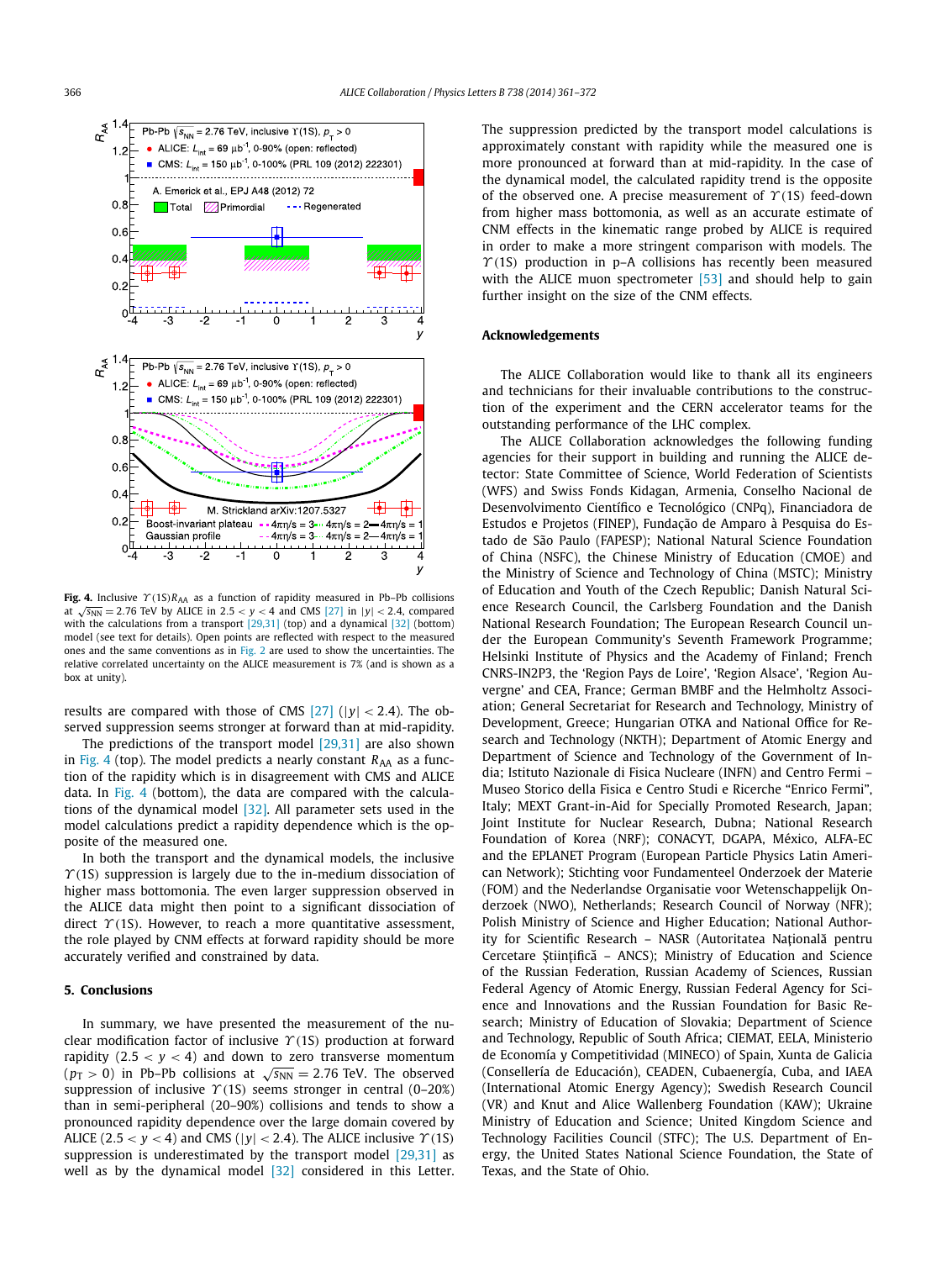#### <span id="page-6-0"></span>**References**

- [1] E.V. Shuryak, Quantum chromodynamics and the theory of superdense matter, Phys. Rep. 61 (1980) 71–158, [http://dx.doi.org/10.1016/0370-1573\(80\)90105-2.](http://dx.doi.org/10.1016/0370-1573(80)90105-2)
- [2] M. Cheng, S. Ejiri, P. Hegde, F. Karsch, O. Kaczmarek, et al., Equation of state for physical quark masses, Phys. Rev. D 81 (2010) 054504, [http://dx.doi.org/](http://dx.doi.org/10.1103/PhysRevD.81.054504) [10.1103/PhysRevD.81.054504](http://dx.doi.org/10.1103/PhysRevD.81.054504), arXiv:0911.2215.
- [3] S. Borsanyi, et al., Is there still any  $T_c$  mystery in lattice QCD? Results with physical masses in the continuum limit III, J. High Energy Phys. 1009 (2010) 073, [http://dx.doi.org/10.1007/JHEP09\(2010\)073,](http://dx.doi.org/10.1007/JHEP09(2010)073) arXiv:1005.3508.
- [4] T. Matsui, H. Satz, J/*ψ* suppression by quark–gluon plasma formation, Phys. Lett. B 178 (1986) 416, [http://dx.doi.org/10.1016/0370-2693\(86\)91404-8](http://dx.doi.org/10.1016/0370-2693(86)91404-8).
- [5] S. Digal, P. Petreczky, H. Satz, Quarkonium feed down and sequential suppression, Phys. Rev. D 64 (2001) 094015, [http://dx.doi.org/10.1103/](http://dx.doi.org/10.1103/PhysRevD.64.094015) [PhysRevD.64.094015](http://dx.doi.org/10.1103/PhysRevD.64.094015), arXiv:hep-ph/0106017.
- [6] C.-Y. Wong, Heavy quarkonia in quark–gluon plasma, Phys. Rev. C 72 (2005) 034906, <http://dx.doi.org/10.1103/PhysRevC.72.034906>, arXiv:hep-ph/ 0408020.
- [7] H. Satz, Colour deconfinement and quarkonium binding, J. Phys. G 32 (2006) R25, <http://dx.doi.org/10.1088/0954-3899/32/3/R01>, arXiv:hep-ph/0512217.
- [8] A. Mocsy, P. Petreczky, Color screening melts quarkonium, Phys. Rev. Lett. 99 (2007) 211602, <http://dx.doi.org/10.1103/PhysRevLett.99.211602>, arXiv: 0706.2183.
- [9] P. Petreczky, C. Miao, A. Mocsy, Quarkonium spectral functions with complex potential, Nucl. Phys. A 855 (2011) 125–132, [http://dx.doi.org/10.1016/](http://dx.doi.org/10.1016/j.nuclphysa.2011.02.028) [j.nuclphysa.2011.02.028](http://dx.doi.org/10.1016/j.nuclphysa.2011.02.028).
- [10] M. Abreu, et al., J*/ψ*, *ψ*' and Drell–Yan production in S-U interactions at 200 GeV per nucleon, Phys. Lett. B 449 (1999) 128–136, [http://dx.doi.org/](http://dx.doi.org/10.1016/S0370-2693(99)00057-X) [10.1016/S0370-2693\(99\)00057-X](http://dx.doi.org/10.1016/S0370-2693(99)00057-X).
- [11] B. Alessandro, et al., A new measurement of J/*ψ* suppression in Pb–Pb collisions at 158 GeV per nucleon, Eur. Phys. J. C 39 (2005) 335–345, <http://dx.doi.org/10.1140/epjc/s2004-02107-9>, arXiv:hep-ex/0412036.
- [12] R. Arnaldi, et al., J/*ψ* production in indium–indium collisions at 158 GeV/nucleon, Phys. Rev. Lett. 99 (2007) 132302, [http://dx.doi.org/10.1103/](http://dx.doi.org/10.1103/PhysRevLett.99.132302) [PhysRevLett.99.132302.](http://dx.doi.org/10.1103/PhysRevLett.99.132302)
- [13] A. Adare, et al., J/*ψ* production vs centrality, transverse momentum, and rapidity in Au + Au collisions at  $\sqrt{s_{NN}}$  = 200 GeV, Phys. Rev. Lett. 98 (2007) 232301, [http://dx.doi.org/10.1103/PhysRevLett.98.232301,](http://dx.doi.org/10.1103/PhysRevLett.98.232301) arXiv:nucl-ex/0611020.
- [14] B. Abelev, et al.,  $J/\psi$  production at high transverse momentum in p + p and Cu + Cu collisions at  $\sqrt{s_{NN}}$  = 200 GeV, Phys. Rev. C 80 (2009) 041902, <http://dx.doi.org/10.1103/PhysRevC.80.041902>, arXiv:0904.0439.<br>[15] B. Abelev, et al., J/ $\psi$  suppression at forward rapidity in Pb-Pb collisions at
- $\sqrt{s_{NN}}$  = 2.76 TeV, Phys. Rev. Lett. 109 (2012) 072301, [http://dx.doi.org/10.1103/](http://dx.doi.org/10.1103/PhysRevLett.109.072301) [PhysRevLett.109.072301](http://dx.doi.org/10.1103/PhysRevLett.109.072301), arXiv:1202.1383.
- [16] G. Aad, et al., Measurement of the centrality dependence of J*/ψ* yields and observation of Z production in lead–lead collisions with the ATLAS detector at the LHC, Phys. Lett. B 697 (2011) 294–312, [http://dx.doi.org/10.1016/](http://dx.doi.org/10.1016/j.physletb.2011.02.006) [j.physletb.2011.02.006,](http://dx.doi.org/10.1016/j.physletb.2011.02.006) arXiv:1012.5419.
- [17] S. Chatrchyan, et al., Suppression of non-prompt J/*ψ*, prompt J/*ψ*, and *Υ (*1S*)* in PbPb collisions at  $\sqrt{s_{NN}}$  = 2.76 TeV, J. High Energy Phys. 1205 (2012) 063, [http://dx.doi.org/10.1007/JHEP05\(2012\)063,](http://dx.doi.org/10.1007/JHEP05(2012)063) arXiv:1201.5069.
- [18] L. Grandchamp, R. Rapp, G.E. Brown, In medium effects on charmonium production in heavy ion collisions, Phys. Rev. Lett. 92 (2004) 212301, [http://dx.doi.org/10.1103/PhysRevLett.92.212301,](http://dx.doi.org/10.1103/PhysRevLett.92.212301) arXiv:hep-ph/0306077.
- [19] E. Bratkovskaya, A. Kostyuk, W. Cassing, H. Stoecker, Charmonium chemistry in  $A + A$  collisions at relativistic energies, Phys. Rev. C 69 (2004) 054903, <http://dx.doi.org/10.1103/PhysRevC.69.054903>, arXiv:nucl-th/0402042.
- [20] R.L. Thews, M. Schroedter, J. Rafelski, Enhanced J/*ψ* production in deconfined quark matter, Phys. Rev. C 63 (2001) 054905, [http://dx.doi.org/10.1103/](http://dx.doi.org/10.1103/PhysRevC.63.054905) [PhysRevC.63.054905,](http://dx.doi.org/10.1103/PhysRevC.63.054905) arXiv:hep-ph/0007323.
- [21] P. Braun-Munzinger, J. Stachel, (Non)thermal aspects of charmonium production and a new look at J/*ψ* suppression, Phys. Lett. B 490 (2000) 196–202, [http://dx.doi.org/10.1016/S0370-2693\(00\)00991-6,](http://dx.doi.org/10.1016/S0370-2693(00)00991-6) arXiv:nucl-th/ 0007059.
- [22] A. Andronic, P. Braun-Munzinger, K. Redlich, J. Stachel, Statistical hadronization of charm in heavy ion collisions at SPS, RHIC and LHC, Phys. Lett. B 571 (2003) 36–44, <http://dx.doi.org/10.1016/j.physletb.2003.07.066>, arXiv:nucl-th/ 0303036.
- [23] B. Alessandro, et al.,  $ψ'$  production in Pb-Pb collisions at 158 GeV/nucleon, Eur. Phys. J. C 49 (2007) 559–567, [http://dx.doi.org/10.1140/epjc/](http://dx.doi.org/10.1140/epjc/s10052-006-0153-y) [s10052-006-0153-y,](http://dx.doi.org/10.1140/epjc/s10052-006-0153-y) arXiv:nucl-ex/0612013.
- [24] L. Adamczyk, et al., Suppression of *Υ* production in d + Au and Au + Au collisions at  $\sqrt{s_{NN}}$  = 200 GeV, Phys. Lett. B 735 (2014) 127, [http://dx.doi.org/](http://dx.doi.org/10.1016/j.physletb.2014.06.028) [10.1016/j.physletb.2014.06.028,](http://dx.doi.org/10.1016/j.physletb.2014.06.028) arXiv:1312.3675.
- [25] A. Adare, et al., [Measurement](http://refhub.elsevier.com/S0370-2693(14)00724-2/bib5048454E4958557073s1) of  $\Upsilon(1S + 2S + 3S)$  production in  $p + p$  and Au + Au collisions at  $\sqrt{s_{NN}}$  = 200 GeV, [arXiv:1404.2246.](http://refhub.elsevier.com/S0370-2693(14)00724-2/bib5048454E4958557073s1)
- [26] S. Chatrchyan, et al., Indications of suppression of excited *Υ* states in PbPb collisions at  $\sqrt{s_{NN}} = 2.76$  TeV, Phys. Rev. Lett. 107 (2011) 052302, <http://dx.doi.org/10.1103/PhysRevLett.107.052302>, arXiv:1105.4894.
- [27] S. Chatrchyan, et al., Observation of sequential *Υ* suppression in PbPb collisions, Phys. Rev. Lett. 109 (2012) 222301, [http://dx.doi.org/10.1103/PhysRevLett.](http://dx.doi.org/10.1103/PhysRevLett.109.222301) [109.222301](http://dx.doi.org/10.1103/PhysRevLett.109.222301), arXiv:1208.2826.
- [28] B. Abelev, et al., Production of  $\Upsilon(1S)$  in PbPb collisions at  $\sqrt{s_{NN}} = 2.76$  TeV, ALICE-PUBLIC-2014-001.
- [29] L. Grandchamp, S. Lumpkins, D. Sun, H. van Hees, R. Rapp, Bottomonium production at RHIC and CERN LHC, Phys. Rev. C 73 (2006) 064906, <http://dx.doi.org/10.1103/PhysRevC.73.064906>, arXiv:hep-ph/0507314.
- [30] B.B. Abelev, et al., [Measurement](http://refhub.elsevier.com/S0370-2693(14)00724-2/bib517561726B6F7070414C494345s1) of quarkonium production at forward rapidity in pp collisions at  $\sqrt{s}$  = 7 TeV, Eur. Phys. J. C 74 (2014) 2974, [arXiv:1403.3648.](http://refhub.elsevier.com/S0370-2693(14)00724-2/bib517561726B6F7070414C494345s1)
- [31] A. Emerick, X. Zhao, R. Rapp, Bottomonia in the quark–gluon plasma and their production at RHIC and LHC, Eur. Phys. J. A 48 (2012) 72, [http://dx.doi.org/](http://dx.doi.org/10.1140/epja/i2012-12072-y) [10.1140/epja/i2012-12072-y](http://dx.doi.org/10.1140/epja/i2012-12072-y), arXiv:1111.6537.
- [32] M. Strickland, Thermal bottomonium suppression, AIP Conf. Proc. 1520 (2013) 179–184, <http://dx.doi.org/10.1063/1.4795953>, arXiv:1207.5327.
- [33] K. Aamodt, et al., The ALICE experiment at the CERN LHC, J. Instrum. 3 (2008) S08002, <http://dx.doi.org/10.1088/1748-0221/3/08/S08002>.
- [34] E. Abbas, et al., Performance of the ALICE VZERO system, J. Instrum. 8 (2013) P10016, [http://dx.doi.org/10.1088/1748-0221/8/10/P10016,](http://dx.doi.org/10.1088/1748-0221/8/10/P10016) arXiv:1306.3130.
- [35] B.B. Abelev, et al., [Performance](http://refhub.elsevier.com/S0370-2693(14)00724-2/bib414C494345506572665061706572s1) of the ALICE Experiment at the CERN, [arXiv:1402.4476.](http://refhub.elsevier.com/S0370-2693(14)00724-2/bib414C494345506572665061706572s1)
- [36] B. Abelev, et al., Centrality determination of Pb–Pb collisions at  $\sqrt{s_{NN}}$  = 2*.*76 TeV with ALICE, Phys. Rev. C 88 (2013) 044909, [http://dx.doi.org/10.1103/](http://dx.doi.org/10.1103/PhysRevC.88.044909) [PhysRevC.88.044909,](http://dx.doi.org/10.1103/PhysRevC.88.044909) arXiv:1301.4361.
- [37] K. Aamodt, et al., Centrality dependence of the charged-particle multiplicity density at mid-rapidity in Pb–Pb collisions at  $\sqrt{s_{NN}} = 2.76$  TeV, Phys. Rev. Lett. 106 (2011) 032301, <http://dx.doi.org/10.1103/PhysRevLett.106.032301>, arXiv:1012.1657.
- [38] B.B. Abelev, et al., Centrality, rapidity and transverse momentum dependence of  $J/\psi$  suppression in Pb–Pb collisions at  $\sqrt{s_{NN}}$  = 2.76 TeV, Phys. Lett. 743 (2014) 314–327, <http://dx.doi.org/10.1016/j.physletb.2014.05.064>, arXiv:1311.0214.
- [39] K. Aamodt, et al., Rapidity and transverse momentum dependence of inclusive J/ $\psi$  production in *pp* collisions at  $\sqrt{s} = 7$  TeV, Phys. Lett. B 704 (2011) 442–455, [http://dx.doi.org/10.1016/j.physletb.2011.09.054,](http://dx.doi.org/10.1016/j.physletb.2011.09.054) [http://dx.doi.org/](http://dx.doi.org/10.1016/j.physletb.2012.10.060) [10.1016/j.physletb.2012.10.060](http://dx.doi.org/10.1016/j.physletb.2012.10.060), arXiv:1105.0380.
- [40] J. Gaiser, SLAC Stanford SLAC-255 (82.REC.JUN.83) 194 pp., [http://www/](http://www/slac.stanford.edu/cgi-wrap/getdoc/slac-r-255.pdf) [slac.stanford.edu/cgi-wrap/getdoc/slac-r-255.pdf.](http://www/slac.stanford.edu/cgi-wrap/getdoc/slac-r-255.pdf)
- [41] J. Beringer, et al., Review of particle physics (RPP), Phys. Rev. D 86 (2012) 010001, [http://dx.doi.org/10.1103/PhysRevD.86.010001.](http://dx.doi.org/10.1103/PhysRevD.86.010001)
- [42] D. Acosta, et al., *Y* production and polarization in *pp* collisions at  $\sqrt{s} = 1.8$  TeV, Phys. Rev. Lett. 88 (2002) 161802, [http://dx.doi.org/10.1103/](http://dx.doi.org/10.1103/PhysRevLett.88.161802) [PhysRevLett.88.161802.](http://dx.doi.org/10.1103/PhysRevLett.88.161802)
- [43] R. Aaij, et al., Measurement of *<sup>Υ</sup>* production in pp collisions at <sup>√</sup>*<sup>s</sup>* <sup>=</sup> 7 TeV, Eur. Phys. J. C 72 (2012) 2025, [http://dx.doi.org/10.1140/epjc/s10052-012-2025-y,](http://dx.doi.org/10.1140/epjc/s10052-012-2025-y) arXiv:1202.6579.
- [44] V. Khachatryan, et al., Measurement of the inclusive *Υ* production cross section in *pp* collisions at  $\sqrt{s} = 7$  TeV, Phys. Rev. D 83 (2011) 112004, [http://dx.doi.org/10.1103/PhysRevD.83.112004,](http://dx.doi.org/10.1103/PhysRevD.83.112004) arXiv:1012.5545.
- [45] F. Bossu, Z.C. del Valle, A. de Falco, M. Gagliardi, S. [Grigoryan,](http://refhub.elsevier.com/S0370-2693(14)00724-2/bib506172616D557053797374526566s1) et al., Phe[nomenological](http://refhub.elsevier.com/S0370-2693(14)00724-2/bib506172616D557053797374526566s1) interpolation of the inclusive J/*ψ* cross section to proton–proton collisions at 2.76 TeV and 5.5 TeV, [arXiv:1103.2394.](http://refhub.elsevier.com/S0370-2693(14)00724-2/bib506172616D557053797374526566s1)
- [46] K. Eskola, V. Kolhinen, C. Salgado, The scale dependent nuclear effects in parton distributions for practical applications, Eur. Phys. J. C 9 (1999) 61–68, <http://dx.doi.org/10.1007/s100520050513>, arXiv:hep-ph/9807297.
- [47] V. Abazov, et al., Measurement of the polarization of the *Υ (*1S*)* and *Υ (*2S*)* states in  $p\bar{p}$  collisions at  $\sqrt{s} = 1.96$  TeV, Phys. Rev. Lett. 101 (2008) 182004, [http://dx.doi.org/10.1103/PhysRevLett.101.182004,](http://dx.doi.org/10.1103/PhysRevLett.101.182004) arXiv:0804.2799.
- [48] T. Aaltonen, et al., Measurements of angular distributions of muons from *Υ* meson decays in  $p\bar{p}$  collisions at  $\sqrt{s} = 1.96$  TeV, Phys. Rev. Lett. 108 (2012) 151802, <http://dx.doi.org/10.1103/PhysRevLett.108.151802>, arXiv:1112.1591.
- [49] S. Chatrchyan, et al., Measurement of the *Υ (*1S*)*, *Υ (*2S*)* and *Υ (*3S*)* polarizations in *pp* collisions at  $\sqrt{s} = 7$  TeV, Phys. Rev. Lett. 110 (2013) 081802, <http://dx.doi.org/10.1103/PhysRevLett.110.081802>, arXiv:1209.2922.
- [50] R. Aaij, et al., Measurement of *<sup>Υ</sup>* production in *pp* collisions at <sup>√</sup>*<sup>s</sup>* <sup>=</sup> 2*.*76 TeV, Eur. Phys. J. C 74 (2014) 2835, [http://dx.doi.org/10.1140/epjc/](http://dx.doi.org/10.1140/epjc/s10052-014-2835-1) [s10052-014-2835-1,](http://dx.doi.org/10.1140/epjc/s10052-014-2835-1) arXiv:1402.2539.
- [51] J. Bjorken, Highly relativistic nucleus-nucleus collisions: the central rapidity region, Phys. Rev. D 27 (1983) 140–151, [http://dx.doi.org/10.1103/](http://dx.doi.org/10.1103/PhysRevD.27.140) [PhysRevD.27.140](http://dx.doi.org/10.1103/PhysRevD.27.140).
- [52] L.D. Landau, On the multiple [production](http://refhub.elsevier.com/S0370-2693(14)00724-2/bib4C616E64617563697465s1) of particles in high energy collisions, Izv. Akad. Nauk SSSR, Ser. Fiz. 17 [\(1953\)](http://refhub.elsevier.com/S0370-2693(14)00724-2/bib4C616E64617563697465s1) 51.
- [53] B. Abelev, et al., Production of inclusive *Υ (*1S*)* and *Υ (*2S*)* in p–Pb collisions at <sup>√</sup>*(sN N )* <sup>=</sup> <sup>5</sup>*.*02 TeV, CERN-PH-EP-2014-196.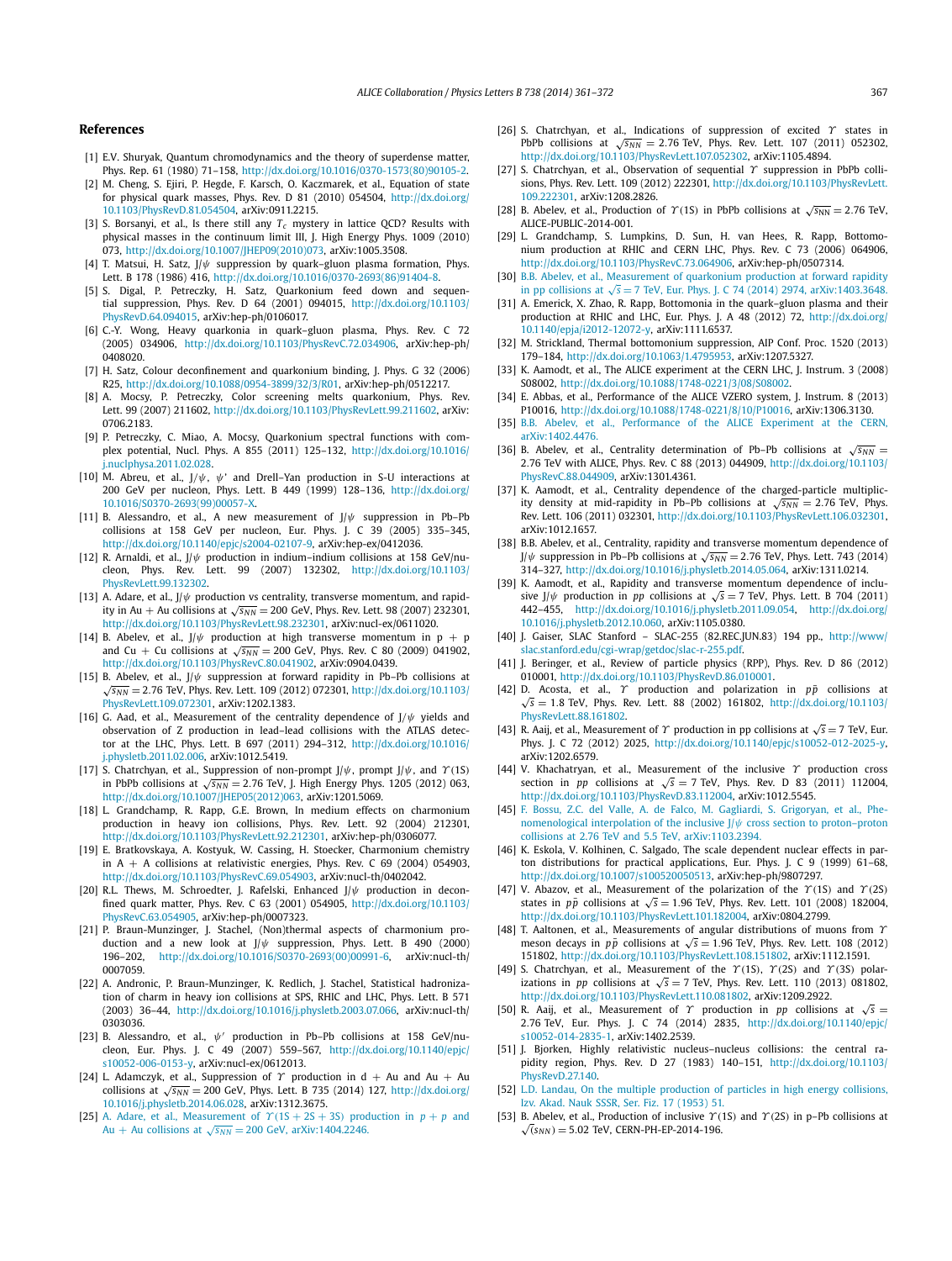#### <span id="page-7-0"></span>**ALICE Collaboration**

B. Abelev [71,](#page-10-0) J. Adam [37,](#page-10-0) D. Adamová [79,](#page-10-0) M.M. Aggarwal [83,](#page-10-0) M. Agnello [90](#page-10-0)*,*[107,](#page-11-0) A. Agostinelli [26,](#page-10-0) N. Agrawal [44](#page-10-0), Z. Ahammed [126,](#page-11-0) N. Ahmad [18,](#page-10-0) I. Ahmed [15,](#page-9-0) S.U. Ahn [64,](#page-10-0) S.A. Ahn [64,](#page-10-0) I. Aimo [90](#page-10-0)*,*[107,](#page-11-0) S. Aiola  $^{131}$ , M. Ajaz  $^{15}$ , A. Akindinov  $^{54}$ , S.N. Alam  $^{126}$ , D. Aleksandrov  $^{96}$ , B. Alessandro  $^{107}$ , D. Alexandre [98,](#page-11-0) A. Alici [12](#page-9-0)*,*[101,](#page-11-0) A. Alkin [3](#page-9-0), J. Alme [35,](#page-10-0) T. Alt [39,](#page-10-0) S. Altinpinar [17,](#page-9-0) I. Altsybeev [125,](#page-11-0) C. Alves Garcia Prado <sup>115</sup>, C. Andrei <sup>74</sup>, A. Andronic <sup>93</sup>, V. Anguelov <sup>89</sup>, J. Anielski <sup>50</sup>, T. Antičić <sup>94</sup>, F. Antinori <sup>104</sup>, P. Antonioli <sup>101</sup>, L. Aphecetche <sup>109</sup>, H. Appelshäuser <sup>49</sup>, S. Arcelli <sup>26</sup>, N. Armesto <sup>16</sup>, R. Arnaldi<sup>107</sup>, T. Aronsson<sup>131</sup>, I.C. Arsene<sup>[21](#page-10-0),93</sup>, M. Arslandok<sup>[49](#page-10-0)</sup>, A. Augustinus <sup>34</sup>, R. Averbeck <sup>93</sup>, R. Averbeck <sup>93</sup>, T.C. Awes [80,](#page-10-0) M.D. Azmi [18](#page-10-0)*,*[85,](#page-10-0) M. Bach [39,](#page-10-0) A. Badalà [103,](#page-11-0) Y.W. Baek [40](#page-10-0)*,*[66,](#page-10-0) S. Bagnasco [107,](#page-11-0) R. Bailhache [49,](#page-10-0) R. Bala $^{86}$ , A. Baldisseri  $^{14}$ , F. Baltasar Dos Santos Pedrosa $^{34}$  $^{34}$  $^{34}$ , R.C. Baral  $^{57}$ , R. Barbera  $^{27}$ , F. Barile  $^{31}$ , G.G. Barnaföldi  $^{130}$ , L.S. Barnby  $^{98}$ , V. Barret  $^{66}$ , J. Bartke  $^{112}$ , M. Basile  $^{26}$ , N. Bastid  $^{66}$ , S. Basu  $^{126}$ , B. Bathen  $^{50}$ , G. Batigne  $^{109}$ , B. Batyunya  $^{62}$ , P.C. Batzing  $^{21}$ , C. Baumann  $^{49}$ , I.G. Bearden  $^{76}$ , H. Beck  $^{49}$ , C. Bedda  $^{90}$ , N.K. Behera  $^{44}$ , I. Belikov  $^{51}$ , R. Bellwied  $^{117}$ , E. Belmont-Moreno  $^{60}$ , R. Belmont III  $^{129}$ , V. Belyaev [72,](#page-10-0) G. Bencedi [130,](#page-11-0) S. Beole [25,](#page-10-0) I. Berceanu [74](#page-10-0), A. Bercuci [74,](#page-10-0) Y. Berdnikov [81](#page-10-0)*,*[ii,](#page-11-0) D. Berenyi [130,](#page-11-0) M.E. Berger  $^{88}$ , R.A. Bertens  $^{53}$ , D. Berzano  $^{25}$ , L. Betev  $^{34}$  $^{34}$  $^{34}$ , A. Bhasin  $^{86}$  $^{86}$  $^{86}$ , A.K. Bhati  $^{83}$ , B. Bhattacharjee  $^{41}$ , J. Bhom <sup>122</sup>, L. Bianchi <sup>25</sup>, N. Bianchi <sup>68</sup>, C. Bianchin <sup>[53](#page-10-0)</sup>, J. Bielčík <sup>[37](#page-10-0)</sup>, J. Bielčíková <sup>[79](#page-10-0)</sup>, A. Bilandzic <sup>76</sup>, S. Bjelogrlic [53,](#page-10-0) F. Blanco [10,](#page-9-0) D. Blau [96,](#page-10-0) C. Blume [49,](#page-10-0) F. Bock [89](#page-10-0)*,*[70,](#page-10-0) A. Bogdanov [72,](#page-10-0) H. Bøggild [76,](#page-10-0) M. Bogolyubsky <sup>108</sup>, F.V. Böhmer <sup>88</sup>, L. Boldizsár <sup>130</sup>, M. Bombara <sup>38</sup>, J. Book <sup>49</sup>, H. Borel <sup>[14](#page-9-0)</sup>, A. Borissov [92](#page-10-0)*,*[129,](#page-11-0) F. Bossú [61](#page-10-0), M. Botje [77,](#page-10-0) E. Botta [25](#page-10-0), S. Böttger [48,](#page-10-0) P. Braun-Munzinger [93,](#page-10-0) M. Bregant [115,](#page-11-0) T. Breitner  $^{48}$ , T.A. Broker  $^{49}$  $^{49}$  $^{49}$ , T.A. Browning  $^{91}$ , M. Broz  $^{37}$ , E. Bruna  $^{107}$ , G.E. Bruno  $^{31}$  $^{31}$  $^{31}$ , D. Budnikov  $^{95}$ , H. Buesching [49,](#page-10-0) S. Bufalino [107,](#page-11-0) P. Buncic [34,](#page-10-0) O. Busch [89,](#page-10-0) Z. Buthelezi [61,](#page-10-0) D. Caffarri [28](#page-10-0)*,*[34,](#page-10-0) X. Cai [7](#page-9-0), H. Caines <sup>131</sup>, L. Calero Diaz <sup>68</sup>, A. Caliva <sup>53</sup>, E. Calvo Villar <sup>99</sup>, P. Camerini <sup>24</sup>, F. Carena <sup>34</sup>, W. Carena <sup>34</sup>, J. Castillo Castellanos <sup>14</sup>, E.A.R. Casula <sup>[23](#page-10-0)</sup>, V. Catanescu <sup>74</sup>, C. Cavicchioli <sup>34</sup>, C. Ceballos Sanchez<sup>9</sup>, J. Cepila  $^{37}$ , P. Cerello  $^{107}$  $^{107}$  $^{107}$ , B. Chang  $^{118}$ , S. Chapeland  $^{34}$ , J.L. Charvet  $^{14}$ , S. Chattopadhyay  $^{126}$ , S. Chattopadhyay  $^{97}$  $^{97}$  $^{97}$ , M. Cherney  $^{82}$ , C. Cheshkov  $^{124}$ , B. Cheynis  $^{124}$ , V. Chibante Barroso  $^{34},$ D.D. Chinellato [117](#page-11-0)*,*[116,](#page-11-0) P. Chochula [34,](#page-10-0) M. Chojnacki [76,](#page-10-0) S. Choudhury [126,](#page-11-0) P. Christakoglou [77,](#page-10-0) C.H. Christensen [76,](#page-10-0) P. Christiansen [32,](#page-10-0) T. Chujo [122,](#page-11-0) S.U. Chung [92](#page-10-0), C. Cicalo [102,](#page-11-0) L. Cifarelli [12](#page-9-0)*,*[26,](#page-10-0) F. Cindolo  $^{101}$ , J. Cleymans  $^{85}$ , F. Colamaria  $^{31}$ , D. Colella  $^{31}$ , A. Collu  $^{23}$ , M. Colocci  $^{26}$ , G. Conesa Balbastre [67,](#page-10-0) Z. Conesa del Valle [47,](#page-10-0) M.E. Connors [131,](#page-11-0) J.G. Contreras [11,](#page-9-0) T.M. Cormier [80](#page-10-0)*,*[129,](#page-11-0) Y. Corrales Morales <sup>[25](#page-10-0)</sup>, P. Cortese <sup>30</sup>, I. Cortés Maldonado <sup>2</sup>, M.R. Cosentino <sup>115</sup>, F. Costa <sup>34</sup>, P. Crochet <sup>66</sup>, R. Cruz Albino <sup>11</sup>, E. Cuautle <sup>59</sup>, L. Cunqueiro <sup>[68](#page-10-0),34</sup>, A. Dainese <sup>104</sup>, R. Dang <sup>7</sup>, D. Das <sup>97</sup>, I. Das <sup>47</sup>, K. Das <sup>97</sup>, S. Das <sup>4</sup>, A. Dash <sup>116</sup>, S. Dash <sup>44</sup>, S. De <sup>126</sup>, H. Delagrange <sup>[109](#page-11-0),[i](#page-11-0)</sup>, A. Deloff <sup>73</sup>, E. Dénes <sup>130</sup>, G. D'Erasmo <sup>31</sup>, A. De Caro [12](#page-9-0)*,*[29,](#page-10-0) G. de Cataldo [100,](#page-11-0) J. de Cuveland [39,](#page-10-0) A. De Falco [23,](#page-10-0) D. De Gruttola [29](#page-10-0)*,*[12,](#page-9-0) N. De Marco [107,](#page-11-0) S. De Pasquale [29,](#page-10-0) R. de Rooij [53,](#page-10-0) M.A. Diaz Corchero [10,](#page-9-0) T. Dietel [50](#page-10-0)*,*[85](#page-10-0), R. Divià [34,](#page-10-0) D. Di Bari [31,](#page-10-0) S. Di Liberto  $^{105}$ , A. Di Mauro  $^{34}$ , P. Di Nezza  $^{68}$ , Ø. Djuvsland  $^{17}$ , A. Dobrin  $^{53}$ , T. Dobrowolski  $^{73}$ , D. Domenicis Gimenez  $^{115}$ , B. Dönigus  $^{49}$ , O. Dordic  $^{21}$ , S. Dørheim  $^{88}$ , A.K. Dubey  $^{126}$ , A. Dubla  $^{53}$  $^{53}$  $^{53}$ , L. Ducroux <sup>[124](#page-11-0)</sup>, P. Dupieux <sup>66</sup>, A.K. Dutta Majumdar <sup>97</sup>, R.J. Ehlers <sup>131</sup>, D. Elia <sup>100</sup>, H. Engel <sup>48</sup>, B. Erazmus <sup>[34](#page-10-0),109</sup>, H.A. Erdal <sup>35</sup>, D. Eschweiler <sup>39</sup>, B. Espagnon <sup>[47](#page-10-0)</sup>, M. Esposito <sup>34</sup>, M. Estienne <sup>109</sup>, S. Esumi  $^{122}$ , D. Evans  $^{98}$ , S. Evdokimov  $^{108}$ , D. Fabris  $^{104}$ , J. Faivre  $^{67}$ , D. Falchieri  $^{26}$ , A. Fantoni  $^{68}$ , M. Fasel <sup>89</sup>, D. Fehlker <sup>17</sup>, L. Feldkamp <sup>50</sup>, D. Felea <sup>58</sup>, A. Feliciello <sup>107</sup>, G. Feofilov <sup>125</sup>, J. Ferencei <sup>[79](#page-10-0)</sup>, A. Fernández Téllez<sup>2</sup>, E.G. Ferreiro <sup>16</sup>, A. Ferretti <sup>25</sup>, A. Festanti <sup>28</sup>, J. Figiel <sup>112</sup>, S. Filchagin <sup>95</sup>, D. Finogeev [52,](#page-10-0) F.M. Fionda [31](#page-10-0)*,*[100,](#page-11-0) E.M. Fiore [31,](#page-10-0) E. Floratos [84,](#page-10-0) M. Floris [34,](#page-10-0) S. Foertsch [61,](#page-10-0) P. Foka [93,](#page-10-0) S. Fokin <sup>[96](#page-10-0)</sup>, E. Fragiacomo <sup>106</sup>, A. Francescon <sup>[28](#page-10-0),34</sup>, U. Frankenfeld <sup>93</sup>, U. Fuchs <sup>34</sup>, C. Furget <sup>67</sup>, M. Fusco Girard [29,](#page-10-0) J.J. Gaardhøje [76](#page-10-0), M. Gagliardi [25,](#page-10-0) A.M. Gago [99,](#page-11-0) M. Gallio [25,](#page-10-0) D.R. Gangadharan [19](#page-10-0)*,*[70,](#page-10-0) P. Ganoti [84](#page-10-0)*,*[80,](#page-10-0) C. Garabatos [93,](#page-10-0) E. Garcia-Solis [13,](#page-9-0) C. Gargiulo [34,](#page-10-0) I. Garishvili [71,](#page-10-0) J. Gerhard [39,](#page-10-0) M. Germain <sup>109</sup>, A. Gheata <sup>34</sup>, M. Gheata <sup>[58](#page-10-0),34</sup>, B. Ghidini <sup>31</sup>, P. Ghosh <sup>126</sup>, S.K. Ghosh <sup>4</sup>, P. Gianotti <sup>68</sup>, P. Giubellino <sup>34</sup>, E. Gladysz-Dziadus <sup>112</sup>, P. Glässel <sup>[89](#page-10-0)</sup>, A. Gomez Ramirez <sup>48</sup>, P. González-Zamora <sup>10</sup>, S. Gorbunov  $39$ , L. Görlich  $112$ , S. Gotovac  $111$ , L.K. Graczykowski  $128$ , A. Grelli  $53$ , A. Grigoras  $34$ , C. Grigoras  $^{34}$ , V. Grigoriev  $^{72}$ , A. Grigoryan  $^{1}$ , S. Grigoryan  $^{62}$  $^{62}$  $^{62}$ , B. Grinyov  $^{3}$ , N. Grion  $^{106}$ , J.F. Grosse-Oetringhaus <sup>34</sup>, J.-Y. Grossiord <sup>124</sup>, R. Grosso <sup>34</sup>, F. Guber <sup>52</sup>, R. Guernane <sup>67</sup>, B. Guerzoni <sup>26</sup>, M. Guilbaud  $^{124}$ , K. Gulbrandsen  $^{76}$ , H. Gulkanyan  $^1$ , M. Gumbo  $^{85}$  $^{85}$  $^{85}$ , T. Gunji  $^{121}$ , A. Gupta  $^{86}$ , R. Gupta  $^{86}$ , K.H. Khan <sup>15</sup>, R. Haake <sup>50</sup>, Ø. Haaland <sup>17</sup>, C. Hadjidakis <sup>47</sup>, M. Haiduc <sup>58</sup>, H. Hamagaki <sup>121</sup>, G. Hamar <sup>130</sup>,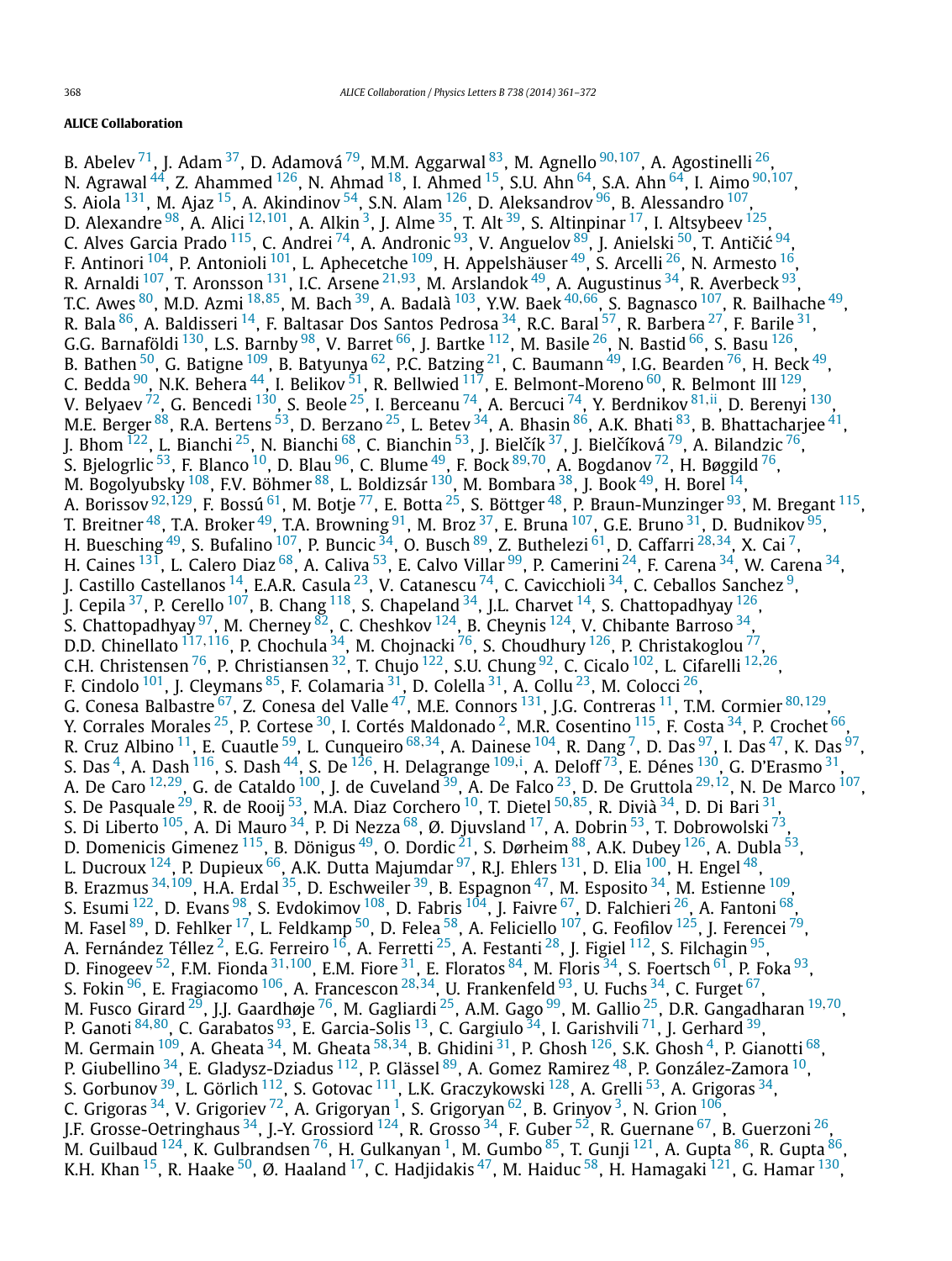L.D. Hanratty <sup>[98](#page-11-0)</sup>, A. Hansen <sup>76</sup>, J.W. Harris <sup>[131](#page-11-0)</sup>, H. Hartmann <sup>[39](#page-10-0)</sup>, A. Harton <sup>13</sup>, D. Hatzifotiadou <sup>101</sup>, S. Hayashi  $^{121}$ , S.T. Heckel  $^{49}$ , M. Heide  $^{50}$ , H. Helstrup  $^{35}$ , A. Herghelegiu  $^{74}$ , G. Herrera Corral  $^{11}$  $^{11}$  $^{11}$ , B.A. Hess  $^{33}$ , K.F. Hetland  $^{35}$ , B. Hippolyte  $^{51}$ , J. Hladky  $^{56}$ , P. Hristov  $^{34}$ , M. Huang  $^{17}$ , T.J. Humanic  $^{19}$ , D. Hutter  $^{39}$  $^{39}$  $^{39}$ , D.S. Hwang  $^{20}$ , R. Ilkaev  $^{95}$ , I. Ilkiv  $^{73}$ , M. Inaba  $^{122}$ , G.M. Innocenti  $^{25}$ , C. Ionita  $^{34}$ , M. Ippolitov <sup>[96](#page-10-0)</sup>, M. Irfan <sup>18</sup>, M. Ivanov <sup>93</sup>, V. Ivanov <sup>81</sup>, A. Jachołkowski <sup>27</sup>, P.M. Jacobs <sup>70</sup>, C. Jahnke <sup>115</sup>, H.J. Jang  $^{64}$ , M.A. Janik  $^{128}$ , P.H.S.Y. Jayarathna  $^{117}$  $^{117}$  $^{117}$ , S. Jena  $^{117}$ , R.T. Jimenez Bustamante  $^{59}$ , P.G. Jones  $^{98}$ , H. Jung  $40$ , A. Jusko  $98$ , S. Kalcher  $39$ , P. Kalinak  $55$ , A. Kalweit  $34$ , J. Kamin  $49$ , J.H. Kang  $132$ , V. Kaplin  $72$ , S. Kar <sup>126</sup>, A. Karasu Uysal <sup>65</sup>, O. Karavichev <sup>52</sup>, T. Karavicheva <sup>52</sup>, E. Karpechev <sup>52</sup>, U. Kebschull <sup>48</sup>, R. Keidel [133](#page-11-0), D.L.D. Keijdener [53](#page-10-0), M.M. Khan [18](#page-10-0)*,*[iii,](#page-11-0) P. Khan [97,](#page-11-0) S.A. Khan [126,](#page-11-0) A. Khanzadeev [81,](#page-10-0) Y. Kharlov [108,](#page-11-0) B. Kileng [35,](#page-10-0) B. Kim [132,](#page-11-0) D.W. Kim [64](#page-10-0)*,*[40,](#page-10-0) D.J. Kim [118,](#page-11-0) J.S. Kim [40,](#page-10-0) M. Kim [40,](#page-10-0) M. Kim [132,](#page-11-0) S. Kim  $^{20}$ , T. Kim  $^{132}$  $^{132}$  $^{132}$ , S. Kirsch  $^{39}$ , I. Kisel  $^{39}$ , S. Kiselev  $^{54}$  $^{54}$  $^{54}$ , A. Kisiel  $^{128}$ , G. Kiss  $^{130}$ , J.L. Klay  $^6$ , J. Klein  $^{89}$ , C. Klein-Bösing [50,](#page-10-0) A. Kluge [34,](#page-10-0) M.L. Knichel [93](#page-10-0)*,*[89,](#page-10-0) A.G. Knospe [113,](#page-11-0) C. Kobdaj [110](#page-11-0)*,*[34,](#page-10-0) M. Kofarago [34,](#page-10-0) M.K. Köhler <sup>[93](#page-10-0)</sup>, T. Kollegger <sup>39</sup>, A. Kolojvari <sup>125</sup>, V. Kondratiev <sup>125</sup>, N. Kondratyeva <sup>72</sup>, A. Konevskikh <sup>52</sup>, V. Kovalenko <sup>125</sup>, M. Kowalski <sup>[34](#page-10-0),[112](#page-11-0)</sup>, S. Kox<sup>[67](#page-10-0)</sup>, G. Koyithatta Meethaleveedu <sup>44</sup>, J. Kral <sup>118</sup>, I. Králik <sup>55</sup>, F. Kramer <sup>49</sup>, A. Kravčáková <sup>38</sup>, M. Krelina <sup>37</sup>, M. Kretz <sup>39</sup>, M. Krivda <sup>[55](#page-10-0),98</sup>, F. Krizek <sup>79</sup>, M. Krzewicki <sup>93</sup>, V. Kučera <sup>79</sup>, Y. Kucheriaev <sup>[96](#page-10-0),[i](#page-11-0)</sup>, T. Kugathasan <sup>34</sup>, C. Kuhn <sup>51</sup>, P.G. Kuijer <sup>77</sup>, I. Kulakov <sup>[49](#page-10-0),39</sup>, J. Kumar <sup>44</sup>, P. Kurashvili [73,](#page-10-0) A. Kurepin [52,](#page-10-0) A.B. Kurepin [52,](#page-10-0) A. Kuryakin [95,](#page-10-0) S. Kushpil [79,](#page-10-0) M.J. Kweon [46](#page-10-0)*,*[89,](#page-10-0) Y. Kwon [132](#page-11-0), P. Ladron de Guevara <sup>59</sup>, C. Lagana Fernandes <sup>115</sup>, I. Lakomov <sup>47</sup>, R. Langoy <sup>127</sup>, C. Lara <sup>48</sup>, A. Lardeux <sup>[109](#page-11-0)</sup>, A. Lattuca <sup>25</sup>, S.L. La Pointe <sup>[53](#page-10-0),107</sup>, P. La Rocca <sup>[27](#page-10-0)</sup>, R. Lea <sup>24</sup>, G.R. Lee <sup>98</sup>, I. Legrand <sup>34</sup>, J. Lehnert <sup>[49](#page-10-0)</sup>, R.C. Lemmon [78,](#page-10-0) V. Lenti [100](#page-11-0), E. Leogrande [53,](#page-10-0) M. Leoncino [25,](#page-10-0) I. León Monzón [114,](#page-11-0) P. Lévai [130](#page-11-0), S. Li [7](#page-9-0)*,*[66](#page-10-0), J. Lien <sup>127</sup>, R. Lietava <sup>98</sup>, S. Lindal <sup>21</sup>, V. Lindenstruth <sup>39</sup>, C. Lippmann <sup>93</sup>, M.A. Lisa <sup>19</sup>, H.M. Ljunggren <sup>32</sup>, D.F. Lodato <sup>53</sup>, P.I. Loenne <sup>17</sup>, V.R. Loggins <sup>129</sup>, V. Loginov <sup>72</sup>, D. Lohner <sup>89</sup>, C. Loizides <sup>70</sup>, X. Lopez <sup>66</sup>, E. López Torres <sup>9</sup>, X.-G. Lu  $^{89}$ , P. Luettig  $^{49}$ , M. Lunardon  $^{28}$ , G. Luparello  $^{53}$ , C. Luzzi  $^{34}$ , R. Ma  $^{131}$ , A. Maevskaya [52](#page-10-0), M. Mager [34,](#page-10-0) D.P. Mahapatra [57](#page-10-0), S.M. Mahmood [21,](#page-10-0) A. Maire [51](#page-10-0)*,*[89,](#page-10-0) R.D. Majka [131,](#page-11-0) M. Malaev [81,](#page-10-0) I. Maldonado Cervantes [59,](#page-10-0) L. Malinina [62](#page-10-0)*,*[iv](#page-11-0), D. Mal'Kevich [54,](#page-10-0) P. Malzacher [93](#page-10-0), A. Mamonov [95,](#page-10-0) L. Manceau [107,](#page-11-0) V. Manko [96](#page-10-0), F. Manso [66,](#page-10-0) V. Manzari [34](#page-10-0)*,*[100,](#page-11-0) M. Marchisone [66](#page-10-0)*,*[25,](#page-10-0) J. Mareš [56,](#page-10-0) G.V. Margagliotti [24,](#page-10-0) A. Margotti [101,](#page-11-0) A. Marín [93,](#page-10-0) C. Markert [34](#page-10-0)*,*[113,](#page-11-0) M. Marquard [49,](#page-10-0) I. Martashvili <sup>120</sup>, N.A. Martin <sup>93</sup>, P. Martinengo <sup>34</sup>, M.I. Martínez <sup>2</sup>, G. Martínez García <sup>109</sup>, J. Martin Blanco <sup>[109](#page-11-0)</sup>, Y. Martynov <sup>3</sup>, A. Mas <sup>109</sup>, S. Masciocchi <sup>93</sup>, M. Masera <sup>25</sup>, A. Masoni <sup>102</sup>, L. Massacrier <sup>109</sup>, A. Mastroserio <sup>31</sup>, A. Matyja <sup>112</sup>, C. Mayer <sup>112</sup>, J. Mazer <sup>120</sup>, M.A. Mazzoni <sup>105</sup>, F. Meddi <sup>22</sup>, A. Menchaca-Rocha <sup>60</sup>, E. Meninno <sup>29</sup>, J. Mercado Pérez <sup>89</sup>, M. Meres <sup>36</sup>, Y. Miake <sup>122</sup>, K. Mikhaylov <sup>[54](#page-10-0),62</sup>, L. Milano <sup>34</sup>, J. Milosevic <sup>[21](#page-10-0), v</sup>, A. Mischke <sup>53</sup>, A.N. Mishra <sup>45</sup>, D. Miśkowiec <sup>93</sup>, J. Mitra [126,](#page-11-0) C.M. Mitu [58,](#page-10-0) J. Mlynarz [129](#page-11-0), N. Mohammadi [53,](#page-10-0) B. Mohanty [126](#page-11-0)*,*[75,](#page-10-0) L. Molnar [51,](#page-10-0) L. Montaño Zetina  $^{11}$ , E. Montes  $^{10}$ , M. Morando  $^{28}$ , D.A. Moreira De Godoy  $^{115}$  $^{115}$  $^{115}$ , S. Moretto  $^{28},$ A. Morsch <sup>[34](#page-10-0)</sup>, V. Muccifora <sup>[68](#page-10-0)</sup>, E. Mudnic <sup>111</sup>, D. Mühlheim <sup>50</sup>, S. Muhuri <sup>126</sup>, M. Mukherjee <sup>126</sup>, H. Müller <sup>[34](#page-10-0)</sup>, M.G. Munhoz <sup>[115](#page-11-0)</sup>, S. Murray <sup>85</sup>, L. Musa <sup>34</sup>, J. Musinsky <sup>55</sup>, B.K. Nandi <sup>44</sup>, R. Nania <sup>[101](#page-11-0)</sup>, E. Nappi <sup>[100](#page-11-0)</sup>, C. Nattrass <sup>120</sup>, K. Nayak <sup>75</sup>, T.K. Nayak <sup>126</sup>, S. Nazarenko <sup>95</sup>, A. Nedosekin <sup>54</sup>, M. Nicassio <sup>93</sup>, M. Niculescu <sup>[34](#page-10-0),58</sup>, B.S. Nielsen <sup>[76](#page-10-0)</sup>, S. Nikolaev <sup>96</sup>, S. Nikulin <sup>96</sup>, V. Nikulin <sup>81</sup>, B.S. Nilsen <sup>82</sup>, F. Noferini [12](#page-9-0)*,*[101,](#page-11-0) P. Nomokonov [62,](#page-10-0) G. Nooren [53,](#page-10-0) J. Norman [119,](#page-11-0) A. Nyanin [96,](#page-10-0) J. Nystrand [17,](#page-9-0) H. Oeschler [89,](#page-10-0) S. Oh [131,](#page-11-0) S.K. Oh [63](#page-10-0)*,*[40](#page-10-0)*,*[vi,](#page-11-0) A. Okatan [65,](#page-10-0) L. Olah [130,](#page-11-0) J. Oleniacz [128,](#page-11-0) A.C. Oliveira Da Silva [115,](#page-11-0) J. Onderwaater [93,](#page-10-0) C. Oppedisano [107,](#page-11-0) A. Ortiz Velasquez [59](#page-10-0)*,*[32,](#page-10-0) A. Oskarsson [32](#page-10-0), J. Otwinowski [93,](#page-10-0) K. Oyama <sup>89</sup>, P. Sahoo <sup>[45](#page-10-0)</sup>, Y. Pachmayer <sup>89</sup>, M. Pachr <sup>37</sup>, P. Pagano <sup>29</sup>, G. Paić <sup>[59](#page-10-0)</sup>, F. Painke <sup>39</sup>, C. Pajares <sup>16</sup>, S.K. Pal  $^{126}$ , A. Palmeri  $^{103}$ , D. Pant  $^{44}$ , V. Papikyan  $^1$ , G.S. Pappalardo  $^{103}$ , P. Pareek  $^{45}$ , W.J. Park  $^{93}$ , S. Parmar <sup>83</sup>, A. Passfeld <sup>50</sup>, D.I. Patalakha <sup>108</sup>, V. Paticchio <sup>100</sup>, B. Paul <sup>97</sup>, T. Pawlak <sup>128</sup>, T. Peitzmann <sup>[53](#page-10-0)</sup>, H. Pereira Da Costa <sup>14</sup>, E. Pereira De Oliveira Filho <sup>115</sup>, D. Peresunko <sup>96</sup>, C.E. Pérez Lara <sup>77</sup>, A. Pesci <sup>101</sup>, Y. Pestov<sup>[5](#page-9-0)</sup>, V. Petráček<sup>[37](#page-10-0)</sup>, M. Petran<sup>37</sup>, M. Petris<sup>74</sup>, M. Petrovici<sup>74</sup>, C. Petta<sup>27</sup>, S. Piano <sup>106</sup>, M. Pikna<sup>36</sup>, P. Pillot [109,](#page-11-0) O. Pinazza [34](#page-10-0)*,*[101,](#page-11-0) L. Pinsky [117,](#page-11-0) D.B. Piyarathna [117,](#page-11-0) M. Płoskon´ [70](#page-10-0), M. Planinic [123](#page-11-0)*,*[94,](#page-10-0) J. Pluta [128,](#page-11-0) S. Pochybova [130,](#page-11-0) P.L.M. Podesta-Lerma [114,](#page-11-0) M.G. Poghosyan [34](#page-10-0)*,*[82,](#page-10-0) E.H.O. Pohjoisaho [42,](#page-10-0) B. Polichtchouk [108,](#page-11-0) N. Poljak [123](#page-11-0)*,*[94,](#page-10-0) A. Pop [74,](#page-10-0) S. Porteboeuf-Houssais [66,](#page-10-0) J. Porter [70,](#page-10-0) B. Potukuchi [86,](#page-10-0) S.K. Prasad [4](#page-9-0)*,*[129,](#page-11-0) R. Preghenella [101](#page-11-0)*,*[12,](#page-9-0) F. Prino [107,](#page-11-0) C.A. Pruneau [129,](#page-11-0) I. Pshenichnov [52,](#page-10-0) M. Puccio [107,](#page-11-0) G. Puddu  $^{23}$ , P. Pujahari  $^{129}$ , V. Punin  $^{95}$ , J. Putschke  $^{129}$ , H. Qvigstad  $^{21}$ , A. Rachevski  $^{106}$ , S. Raha  $^{4}$ , J. Rak <sup>118</sup>, A. Rakotozafindrabe <sup>14</sup>, L. Ramello <sup>30</sup>, R. Raniwala  $87$ , S. Raniwala  $87$ , S. S. Räsänen  $42$ ,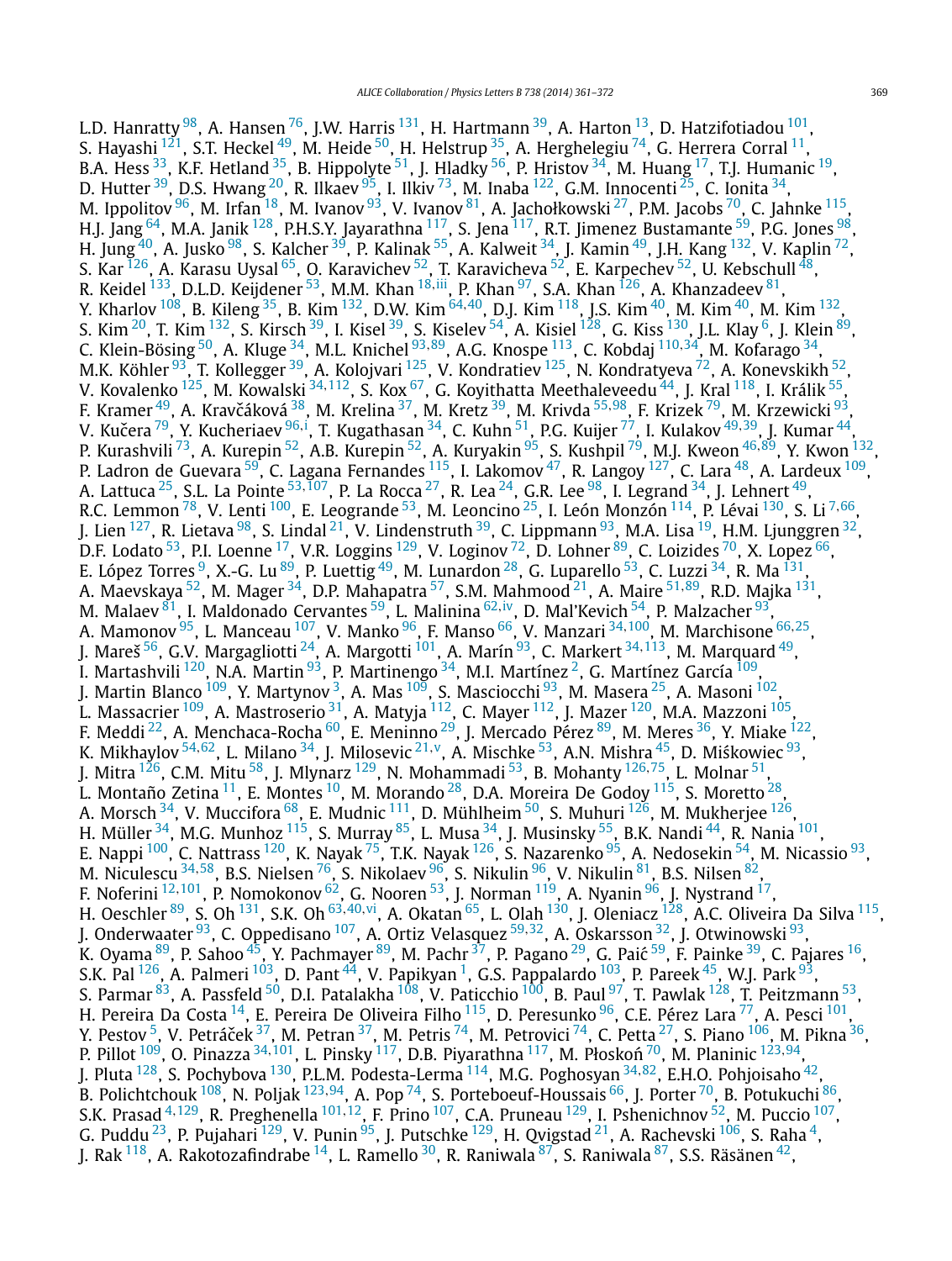<span id="page-9-0"></span>B.T. Rascanu [49,](#page-10-0) D. Rathee [83,](#page-10-0) A.W. Rauf 15, V. Razazi [23,](#page-10-0) K.F. Read [120,](#page-11-0) J.S. Real [67,](#page-10-0) K. Redlich [73](#page-10-0)*,*[vii,](#page-11-0) R.J. Reed [131](#page-11-0)*,*[129,](#page-11-0) A. Rehman 17, P. Reichelt [49,](#page-10-0) M. Reicher [53,](#page-10-0) F. Reidt [34](#page-10-0)*,*[89,](#page-10-0) R. Renfordt [49,](#page-10-0) A.R. Reolon [68,](#page-10-0) A. Reshetin <sup>52</sup>, F. Rettig <sup>39</sup>, J.-P. Revol <sup>34</sup>, K. Reygers <sup>89</sup>, V. Riabov <sup>81</sup>, R.A. Ricci <sup>69</sup>, T. Richert <sup>32</sup>, M. Richter  $^{21}$ , P. Riedler  $^{34}$ , W. Riegler  $^{34}$ , F. Riggi  $^{27}$ , A. Rivetti  $^{107}$ , E. Rocco  $^{53}$  $^{53}$  $^{53}$ , M. Rodríguez Cahuantzi  $^2$ , A. Rodriguez Manso [77,](#page-10-0) K. Røed [21,](#page-10-0) E. Rogochaya [62,](#page-10-0) S. Rohni [86,](#page-10-0) D. Rohr [39,](#page-10-0) D. Röhrich 17, R. Romita [78](#page-10-0)*,*[119,](#page-11-0) F. Ronchetti  $^{68}$  $^{68}$  $^{68}$ , L. Ronflette  $^{109}$ , P. Rosnet  $^{66}$ , A. Rossi  $^{34}$ , F. Roukoutakis  $^{84}$ , A. Roy  $^{45}$ , C. Roy  $^{51}$ , P. Roy  $^{97}$ , A.J. Rubio Montero  $^{10}$ , R. Rui  $^{24}$  $^{24}$  $^{24}$ , R. Russo  $^{25}$  $^{25}$  $^{25}$ , E. Ryabinkin  $^{96}$  $^{96}$  $^{96}$ , Y. Ryabov  $^{81}$ , A. Rybicki  $^{112}$  $^{112}$  $^{112}$ , S. Sadovsky  $^{108},$ K. Šafařík <sup>34</sup>, B. Sahlmuller <sup>49</sup>, R. Sahoo <sup>45</sup>, P.K. Sahu <sup>57</sup>, J. Saini <sup>126</sup>, S. Sakai <sup>[68](#page-10-0),70</sup>, C.A. Salgado <sup>16</sup>, J. Salzwedel <sup>[19](#page-10-0)</sup>, S. Sambyal <sup>86</sup>, V. Samsonov <sup>81</sup>, X. Sanchez Castro <sup>51</sup>, F.J. Sánchez Rodríguez <sup>114</sup>, L. Šándor <sup>55</sup>, A. Sandoval <sup>60</sup>, M. Sano <sup>122</sup>, G. Santagati <sup>27</sup>, D. Sarkar <sup>126</sup>, E. Scapparone <sup>101</sup>, F. Scarlassara <sup>28</sup>, R.P. Scharenberg  $^{91}$  $^{91}$  $^{91}$ , C. Schiaua  $^{74}$  $^{74}$  $^{74}$ , R. Schicker  $^{89}$ , C. Schmidt  $^{93}$ , H.R. Schmidt  $^{33}$ , S. Schuchmann  $^{49}$ , J. Schukraft [34,](#page-10-0) M. Schulc [37,](#page-10-0) T. Schuster [131,](#page-11-0) Y. Schutz [109](#page-11-0)*,*[34,](#page-10-0) K. Schwarz [93,](#page-10-0) K. Schweda [93,](#page-10-0) G. Scioli [26,](#page-10-0) E. Scomparin [107,](#page-11-0) R. Scott [120,](#page-11-0) G. Segato [28](#page-10-0), J.E. Seger [82,](#page-10-0) I. Selyuzhenkov [93,](#page-10-0) J. Seo [92,](#page-10-0) E. Serradilla <sup>10</sup>*,*[60,](#page-10-0) A. Sevcenco [58,](#page-10-0) A. Shabetai [109,](#page-11-0) G. Shabratova [62,](#page-10-0) R. Shahoyan [34,](#page-10-0) A. Shangaraev [108,](#page-11-0) N. Sharma [120](#page-11-0)*,*[57,](#page-10-0) S. Sharma <sup>86</sup>, K. Shigaki <sup>43</sup>, K. Shtejer <sup>25</sup>, Y. Sibiriak <sup>96</sup>, S. Siddhanta <sup>102</sup>, T. Siemiarczuk <sup>[73](#page-10-0)</sup>, D. Silvermyr <sup>80</sup>, C. Silvestre [67,](#page-10-0) G. Simatovic [123,](#page-11-0) R. Singaraju [126,](#page-11-0) R. Singh [86](#page-10-0), S. Singha [75](#page-10-0)*,*[126,](#page-11-0) V. Singhal [126,](#page-11-0) B.C. Sinha [126,](#page-11-0) T. Sinha  $^{97}$  $^{97}$  $^{97}$ , B. Sitar  $^{36}$ , M. Sitta  $^{30}$ , T.B. Skaali  $^{21}$ , K. Skjerdal  $^{17}$ , N. Smirnov  $^{131}$ , R.J.M. Snellings  $^{53}$ , C. Søgaard  $^{32}$ , R. Soltz  $^{71}$ , J. Song  $^{92}$ , M. Song  $^{132}$ , F. Soramel  $^{28}$ , S. Sorensen  $^{120}$ , M. Spacek  $^{37}$ , I. Sputowska <sup>112</sup>, M. Spyropoulou-Stassinaki <sup>84</sup>, B.K. Srivastava <sup>91</sup>, J. Stachel <sup>89</sup>, I. Stan <sup>58</sup>, G. Stefanek <sup>73</sup>, M. Steinpreis  $^{19}$ , E. Stenlund  $^{32}$ , G. Steyn  $^{61}$ , J.H. Stiller  $^{89}$ , D. Stocco  $^{109}$ , M. Stolpovskiy  $^{108}$ , P. Strmen  $^{36}$ , A.A.P. Suaide <sup>115</sup>, T. Sugitate <sup>43</sup>, C. Suire <sup>47</sup>, M. Suleymanov <sup>15</sup>, R. Sultanov <sup>54</sup>, M. Šumbera <sup>[79](#page-10-0)</sup>, T. Susa <sup>94</sup>, T.J.M. Symons <sup>70</sup>, A. Szabo <sup>36</sup>, A. Szanto de Toledo <sup>115</sup>, I. Szarka <sup>36</sup>, A. Szczepankiewicz <sup>34</sup>, M. Szymanski [128,](#page-11-0) J. Takahashi [116,](#page-11-0) M.A. Tangaro [31,](#page-10-0) J.D. Tapia Takaki [47](#page-10-0)*,*[viii,](#page-11-0) A. Tarantola Peloni [49,](#page-10-0) A. Tarazona Martinez  $^{34}$ , M.G. Tarzila  $^{74}$ , A. Tauro  $^{34}$ , G. Tejeda Muñoz  $^2$ , A. Telesca  $^{34}$ , C. Terrevoli  $^{23}$ , J. Thäder [93](#page-10-0), D. Thomas [53,](#page-10-0) R. Tieulent [124,](#page-11-0) A.R. Timmins [117,](#page-11-0) A. Toia [104](#page-11-0)*,*[49,](#page-10-0) W.H. Trzaska [118,](#page-11-0) T. Tsuji [121,](#page-11-0) A. Tumkin  $^{95}$ , R. Turrisi  $^{104}$ , T.S. Tveter  $^{21}$ , K. Ullaland  $^{17}$ , A. Uras  $^{124}$ , G.L. Usai  $^{23}$ , M. Vajzer  $^{79}$ , M. Vala [55](#page-10-0)*,*[62](#page-10-0), L. Valencia Palomo [66](#page-10-0), S. Vallero [25](#page-10-0)*,*[89,](#page-10-0) P. Vande Vyvre [34,](#page-10-0) L. Vannucci [69,](#page-10-0) J. Van Der Maarel <sup>53</sup>, J.W. Van Hoorne <sup>34</sup>, M. van Leeuwen <sup>53</sup>, A. Vargas <sup>2</sup>, M. Vargyas <sup>118</sup>, R. Varma <sup>44</sup>, M. Vasileiou [84,](#page-10-0) A. Vasiliev [96,](#page-10-0) V. Vechernin [125,](#page-11-0) M. Veldhoen [53](#page-10-0), A. Velure 17, M. Venaruzzo [24](#page-10-0)*,*[69,](#page-10-0) E. Vercellin <sup>[25](#page-10-0)</sup>, S. Vergara Limón <sup>2</sup>, R. Vernet <sup>8</sup>, L. Vickovic <sup>111</sup>, G. Viesti <sup>28</sup>, J. Viinikainen <sup>118</sup>, Z. Vilakazi <sup>61</sup>, O. Villalobos Baillie <sup>98</sup>, A. Vinogradov <sup>96</sup>, L. Vinogradov <sup>125</sup>, Y. Vinogradov <sup>95</sup>, T. Virgili <sup>29</sup>, Y.P. Viyogi <sup>126</sup>, A. Vodopyanov <sup>62</sup>, M.A. Völkl <sup>89</sup>, K. Voloshin <sup>54</sup>, S.A. Voloshin <sup>129</sup>, G. Volpe <sup>34</sup>, B. von Haller <sup>34</sup>, I. Vorobyev [125,](#page-11-0) D. Vranic [93](#page-10-0)*,*[34](#page-10-0), J. Vrláková [38,](#page-10-0) B. Vulpescu [66,](#page-10-0) A. Vyushin [95](#page-10-0), B. Wagner 17, J. Wagner [93,](#page-10-0) V. Wagner <sup>37</sup>, M. Wang <sup>7,109</sup>, Y. Wang <sup>89</sup>, D. Watanabe <sup>[122](#page-11-0)</sup>, M. Weber <sup>[34](#page-10-0),117</sup>, S.G. Weber <sup>93</sup>, J.P. Wessels <sup>50</sup>, U. Westerhoff  $^{50}$ , J. Wiechula  $^{33}$ , J. Wikne  $^{21}$  $^{21}$  $^{21}$ , M. Wilde  $^{50}$ , G. Wilk  $^{73}$ , J. Wilkinson  $^{89}$ , M.C.S. Williams  $^{101}$ , B. Windelband  $^{89}$ , M. Winn  $^{89}$ , C.G. Yaldo  $^{129}$ , Y. Yamaguchi  $^{121}$ , H. Yang  $^{53}$ , P. Yang  $^7$ , S. Yang  $^{17}$ , S. Yano  $^{43}$ , S. Yasnopolskiy <sup>96</sup>, J. Yi <sup>[92](#page-10-0)</sup>, Z. Yin <sup>7</sup>, I.-K. Yoo <sup>92</sup>, I. Yushmanov <sup>96</sup>, V. Zaccolo <sup>76</sup>, C. Zach <sup>37</sup>, A. Zaman <sup>15</sup>, C. Zampolli <sup>101</sup>, S. Zaporozhets <sup>62</sup>, A. Zarochentsev <sup>125</sup>, P. Závada <sup>56</sup>, N. Zaviyalov <sup>95</sup>, H. Zbroszczyk <sup>128</sup>, I.S. Zgura [58,](#page-10-0) M. Zhalov [81,](#page-10-0) H. Zhang 7, X. Zhang [70](#page-10-0)*,*7, Y. Zhang 7, C. Zhao [21](#page-10-0), N. Zhigareva [54,](#page-10-0) D. Zhou 7, F. Zhou 7, Y. Zhou [53,](#page-10-0) Zhuo Zhou 17, H. Zhu 7, J. Zhu [109](#page-11-0)*,*7, X. Zhu 7, A. Zichichi [26](#page-10-0)*,*12, A. Zimmermann [89,](#page-10-0) M.B. Zimmermann [34](#page-10-0)*,*[50,](#page-10-0) G. Zinovjev 3, Y. Zoccarato [124,](#page-11-0) M. Zyzak [49](#page-10-0)*,*[39](#page-10-0)

- <sup>1</sup> *A.I. Alikhanyan National Science Laboratory (Yerevan Physics Institute) Foundation, Yerevan, Armenia*
- <sup>2</sup> *Benemérita Universidad Autónoma de Puebla, Puebla, Mexico*
- <sup>3</sup> *Bogolyubov Institute for Theoretical Physics, Kiev, Ukraine*
- Bose Institute, Department of Physics and Centre for Astroparticle Physics and Space Science (CAPSS), Kolkata, India
- <sup>5</sup> *Budker Institute for Nuclear Physics, Novosibirsk, Russia* <sup>6</sup> *California Polytechnic State University, San Luis Obispo, CA, United States*
- <sup>7</sup> *Central China Normal University, Wuhan, China*
- <sup>8</sup> *Centre de Calcul de l'IN2P3, Villeurbanne, France*
- <sup>9</sup> *Centro de Aplicaciones Tecnológicas y Desarrollo Nuclear (CEADEN), Havana, Cuba*
- <sup>10</sup> *Centro de Investigaciones Energéticas Medioambientales y Tecnológicas (CIEMAT), Madrid, Spain*
- <sup>11</sup> *Centro de Investigación y de Estudios Avanzados (CINVESTAV), Mexico City and Mérida, Mexico*
- <sup>12</sup> *Centro Fermi – Museo Storico della Fisica e Centro Studi e Ricerche "Enrico Fermi", Rome, Italy*
- <sup>13</sup> *Chicago State University, Chicago, United States*
- <sup>14</sup> *Commissariat à l'Energie Atomique, IRFU, Saclay, France*
- <sup>15</sup> *COMSATS Institute of Information Technology (CIIT), Islamabad, Pakistan*
- <sup>16</sup> Departamento de Física de Partículas and IGFAE, Universidad de Santiago de Compostela, Santiago de Compostela, Spain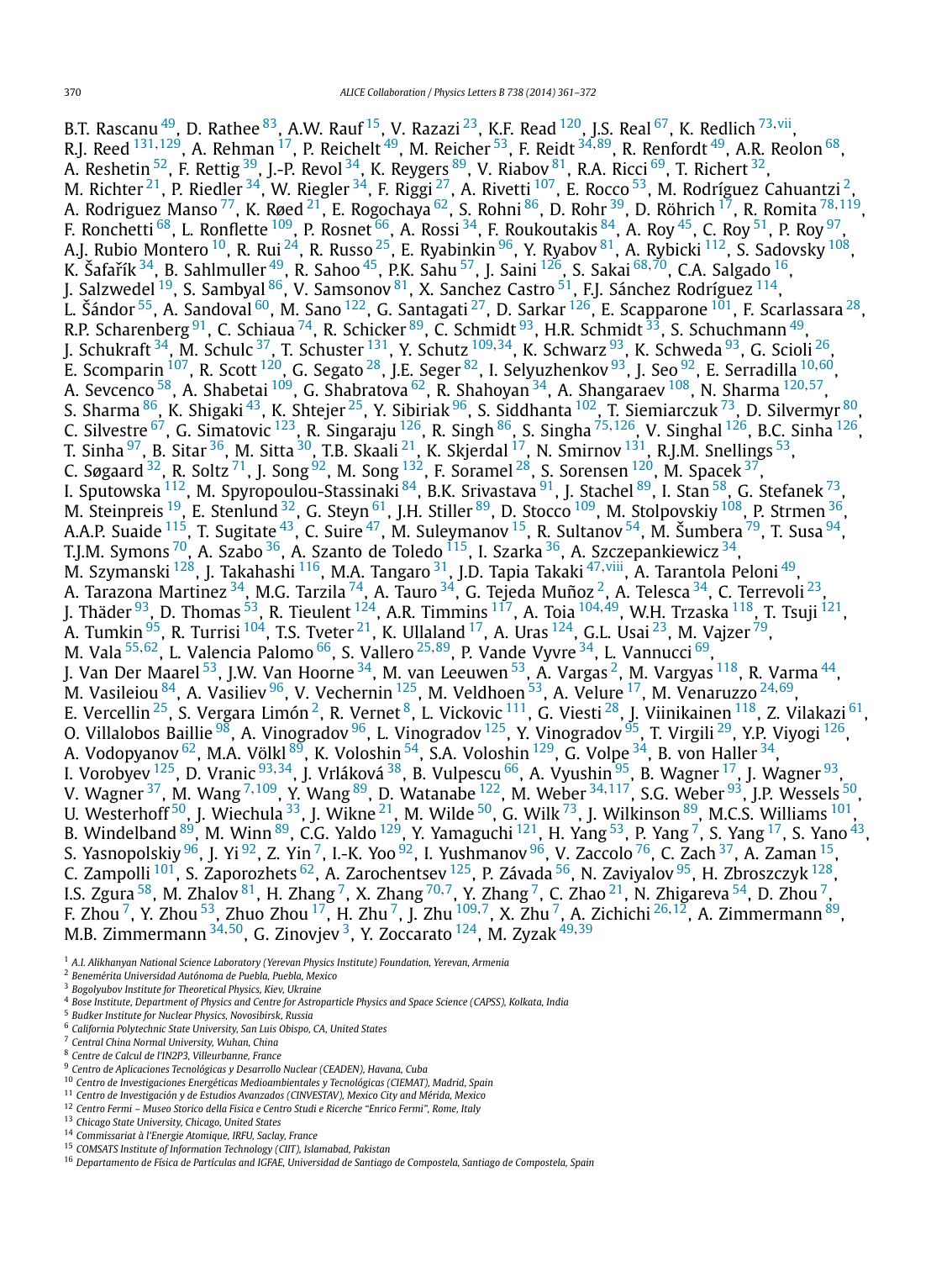<span id="page-10-0"></span>*Department of Physics and Technology, University of Bergen, Bergen, Norway*

*Department of Physics, Aligarh Muslim University, Aligarh, India*

*Department of Physics, Ohio State University, Columbus, OH, United States*

*Department of Physics, Sejong University, Seoul, South Korea*

*Department of Physics, University of Oslo, Oslo, Norway*

*Dipartimento di Fisica dell'Università 'La Sapienza' and Sezione INFN Rome, Italy*

*Dipartimento di Fisica dell'Università and Sezione INFN, Cagliari, Italy*

*Dipartimento di Fisica dell'Università and Sezione INFN, Trieste, Italy*

*Dipartimento di Fisica dell'Università and Sezione INFN, Turin, Italy*

*Dipartimento di Fisica e Astronomia dell'Università and Sezione INFN, Bologna, Italy*

*Dipartimento di Fisica e Astronomia dell'Università and Sezione INFN, Catania, Italy*

*Dipartimento di Fisica e Astronomia dell'Università and Sezione INFN, Padova, Italy*

*Dipartimento di Fisica 'E.R. Caianiello' dell'Università and Gruppo Collegato INFN, Salerno, Italy*

<sup>30</sup> Dipartimento di Scienze e Innovazione Tecnologica dell'Università del Piemonte Orientale and Gruppo Collegato INFN, Alessandria, Italy

*Dipartimento Interateneo di Fisica 'M. Merlin' and Sezione INFN, Bari, Italy*

*Division of Experimental High Energy Physics, University of Lund, Lund, Sweden*

*Eberhard Karls Universität Tübingen, Tübingen, Germany*

*European Organization for Nuclear Research (CERN), Geneva, Switzerland*

*Faculty of Engineering, Bergen University College, Bergen, Norway*

*Faculty of Mathematics, Physics and Informatics, Comenius University, Bratislava, Slovakia*

*Faculty of Nuclear Sciences and Physical Engineering, Czech Technical University in Prague, Prague, Czech Republic*

*Faculty of Science, P.J. Šafárik University, Košice, Slovakia*

*Frankfurt Institute for Advanced Studies, Johann Wolfgang Goethe-Universität Frankfurt, Frankfurt, Germany*

*Gangneung-Wonju National University, Gangneung, South Korea*

*Gauhati University, Department of Physics, Guwahati, India*

*Helsinki Institute of Physics (HIP), Helsinki, Finland*

*Hiroshima University, Hiroshima, Japan*

*Indian Institute of Technology Bombay (IIT), Mumbai, India*

*Indian Institute of Technology Indore, Indore (IITI), India*

*Inha University, Incheon, South Korea*

*Institut de Physique Nucléaire d'Orsay (IPNO), Université Paris-Sud, CNRS-IN2P3, Orsay, France*

*Institut für Informatik, Johann Wolfgang Goethe-Universität Frankfurt, Frankfurt, Germany*

*Institut für Kernphysik, Johann Wolfgang Goethe-Universität Frankfurt, Frankfurt, Germany*

*Institut für Kernphysik, Westfälische Wilhelms-Universität Münster, Münster, Germany*

*Institut Pluridisciplinaire Hubert Curien (IPHC), Université de Strasbourg, CNRS-IN2P3, Strasbourg, France*

*Institute for Nuclear Research, Academy of Sciences, Moscow, Russia*

*Institute for Subatomic Physics of Utrecht University, Utrecht, Netherlands*

*Institute for Theoretical and Experimental Physics, Moscow, Russia*

*Institute of Experimental Physics, Slovak Academy of Sciences, Košice, Slovakia*

*Institute of Physics, Academy of Sciences of the Czech Republic, Prague, Czech Republic*

*Institute of Physics, Bhubaneswar, India*

*Institute of Space Science (ISS), Bucharest, Romania*

*Instituto de Ciencias Nucleares, Universidad Nacional Autónoma de México, Mexico City, Mexico*

*Instituto de Física, Universidad Nacional Autónoma de México, Mexico City, Mexico*

*iThemba LABS, National Research Foundation, Somerset West, South Africa*

*Joint Institute for Nuclear Research (JINR), Dubna, Russia*

*Konkuk University, Seoul, South Korea*

*Korea Institute of Science and Technology Information, Daejeon, South Korea*

*KTO Karatay University, Konya, Turkey*

*Laboratoire de Physique Corpusculaire (LPC), Clermont Université, Université Blaise Pascal, CNRS-IN2P3, Clermont-Ferrand, France*

*Laboratoire de Physique Subatomique et de Cosmologie, Université Grenoble-Alpes, CNRS-IN2P3, Grenoble, France*

*Laboratori Nazionali di Frascati, INFN, Frascati, Italy*

*Laboratori Nazionali di Legnaro, INFN, Legnaro, Italy*

*Lawrence Berkeley National Laboratory, Berkeley, CA, United States*

*Lawrence Livermore National Laboratory, Livermore, CA, United States*

*Moscow Engineering Physics Institute, Moscow, Russia*

*National Centre for Nuclear Studies, Warsaw, Poland*

*National Institute for Physics and Nuclear Engineering, Bucharest, Romania*

*National Institute of Science Education and Research, Bhubaneswar, India*

*Niels Bohr Institute, University of Copenhagen, Copenhagen, Denmark*

*Nikhef, National Institute for Subatomic Physics, Amsterdam, Netherlands*

*Nuclear Physics Group, STFC Daresbury Laboratory, Daresbury, United Kingdom*

*Nuclear Physics Institute, Academy of Sciences of the Czech Republic, Rež ˇ u Prahy, Czech Republic*

*Oak Ridge National Laboratory, Oak Ridge, TN, United States*

*Petersburg Nuclear Physics Institute, Gatchina, Russia*

*Physics Department, Creighton University, Omaha, NE, United States*

*Physics Department, Panjab University, Chandigarh, India*

*Physics Department, University of Athens, Athens, Greece*

*Physics Department, University of Cape Town, Cape Town, South Africa*

*Physics Department, University of Jammu, Jammu, India*

*Physics Department, University of Rajasthan, Jaipur, India*

*Physik Department, Technische Universität München, Munich, Germany*

*Physikalisches Institut, Ruprecht-Karls-Universität Heidelberg, Heidelberg, Germany*

*Politecnico di Torino, Turin, Italy*

*Purdue University, West Lafayette, IN, United States*

*Pusan National University, Pusan, South Korea*

*Research Division and ExtreMe Matter Institute EMMI, GSI Helmholtzzentrum für Schwerionenforschung, Darmstadt, Germany*

*Rudjer Boškovi´c Institute, Zagreb, Croatia*

*Russian Federal Nuclear Center (VNIIEF), Sarov, Russia*